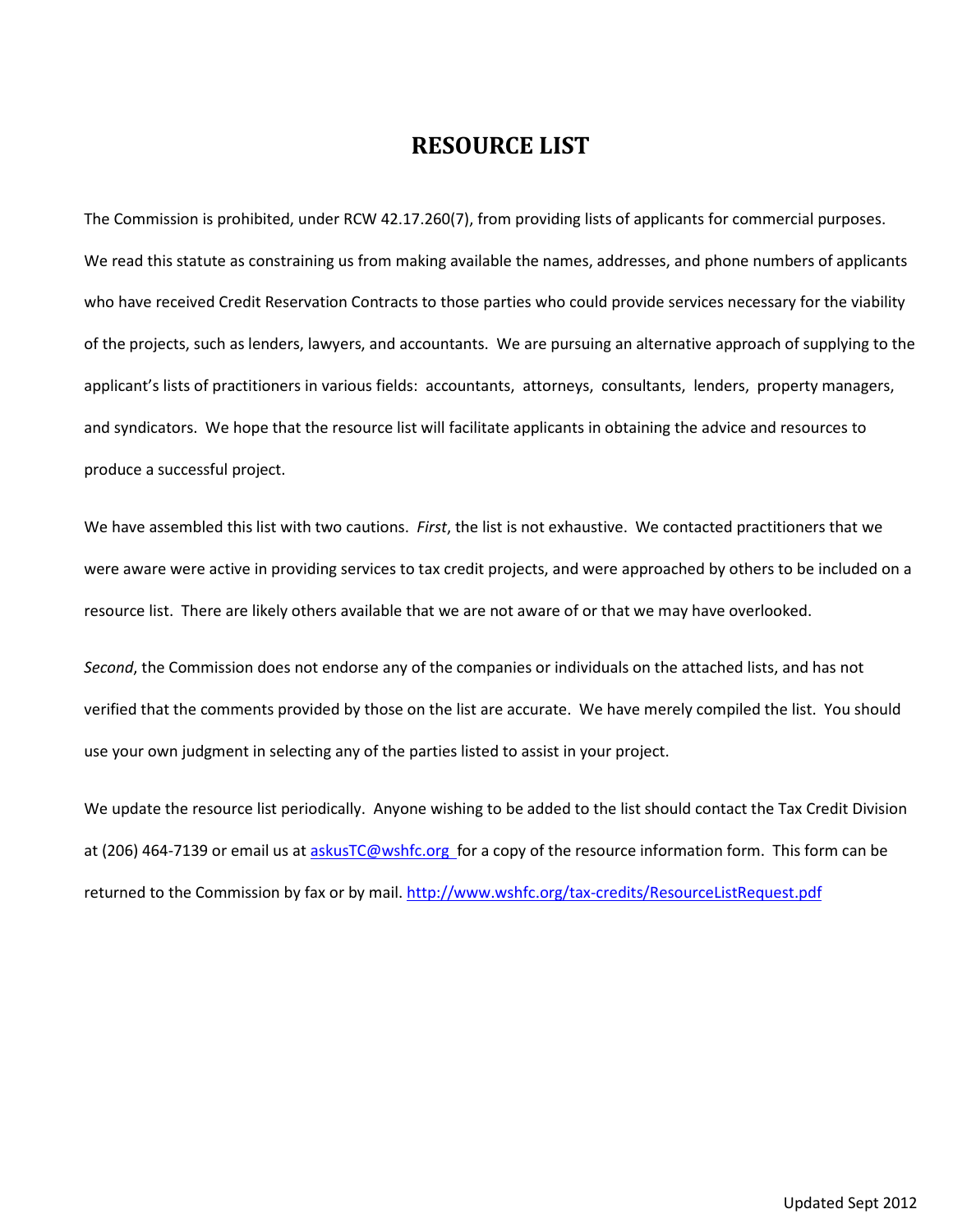# **ACCOUNTANTS**

## Alegria & Company, P.S.

601 North 39th Avenue Yakima, WA 98902 Contact: Barry Warner Phone: (509) 575-1065 Fax: (509) 575-1755 E-mail: [bwarner@yakcpa.com](mailto:bwarner@yakcpa.com)

Alegria & Company provides a full range of audit and tax services including the certification of construction costs and annual audit reporting as well as the 10% certification and tax return preparation

## Loveridge Hunt & Company PLLC

11100 NE Eighth Street Suite 410 Bellevue WA 98004 Contact: Max Hunt; Paul Loveridge; Ron Fechtner Phone: (425) 453-2088 Fax: (425) 646-3368 E-mail: [mhunt@LoveridgeHuntcpa.com; ploveridge@LoveridgeHuntcpa.com;](mailto:mhunt@LoveridgeHuntcpa.com;)  [pfechtner@LoveridgeHuntcpa.com](mailto:pfechtner@LoveridgeHuntcpa.com)

Cost Certifications, 10% Carryover Certification, annual audits, tax return preparation and consulting, compliance testing; Currently serving over 500 entities participating in the Low Income Housing Tax Credit Program

## Clark Nuber P.S.

10900 NE 4th Street Suite 1700 Bellevue, WA 98004 Contact: Andrew Prather, CPA; Jeff Meier Phone: (425) 635-4571 Fax: (425) 709-6575 E-mail: [aprather@clarknuber.com](mailto:aprather@clarknuber.com) [; jmeier@clarknuber.com](mailto:jmeier@clarknuber.com)

Accounting, Auditing, Taxes, Federal Compliance, Cost Certifications, Systems consulting and general management consulting

Danby O'Connor & Zaleski LLC

501 Congressional Blvd Suite 300 Carnel, IN 46032 Contact: William D. Farrington Phone: (317) 848-5700, xt. 104 Fax: (317) 815-6140 E-mail: [bfarrington@doz.net](mailto:bfarrington@doz.net)

Accountants for final cost certifications and 10% carryovers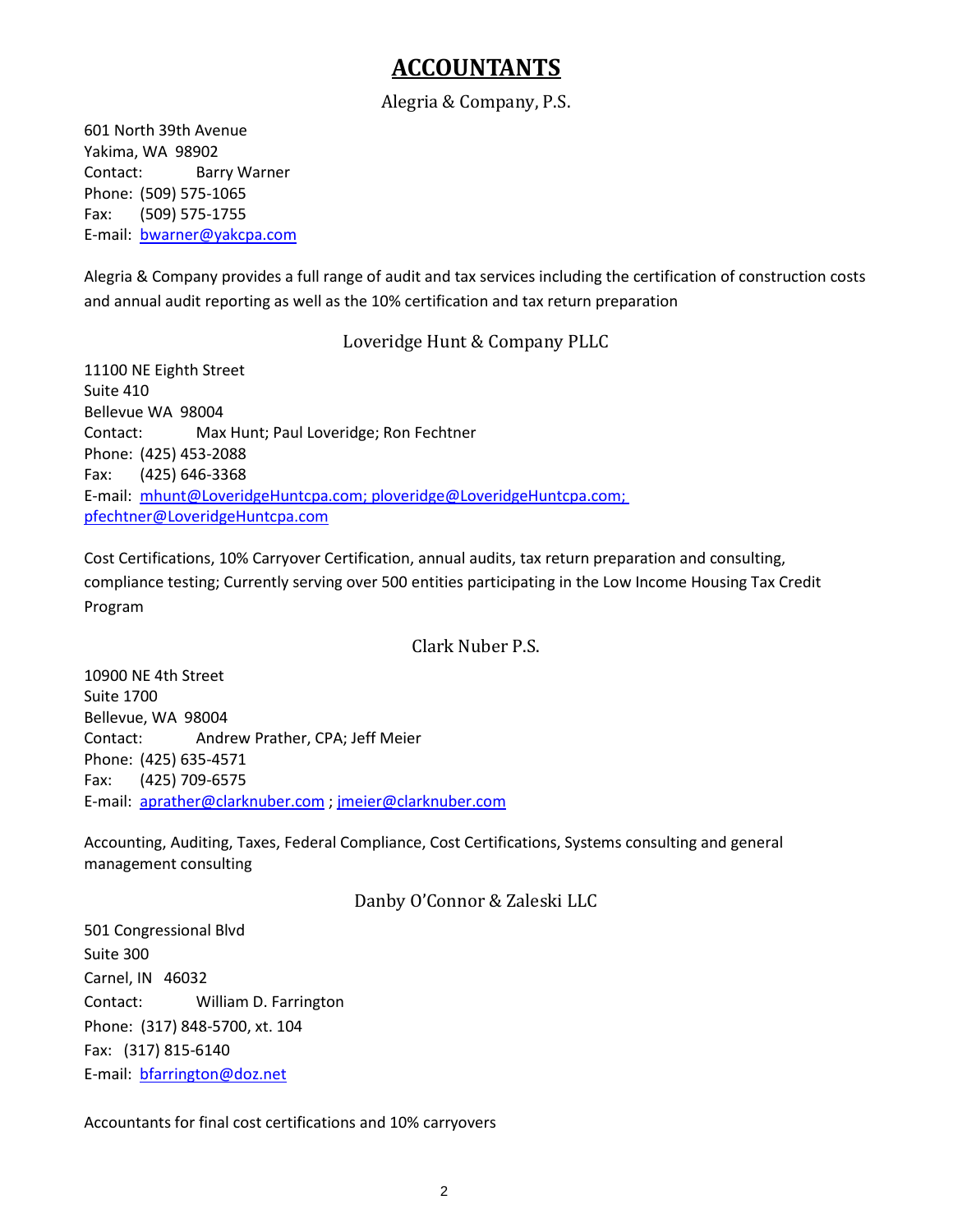925 Fourth Avenue Suite 3300 Seattle WA 98104-1126 Phone: (206) 716-7000 Fax: (206) 965-7000

The Deloitte & Touche Real Estate & Construction Group provides leadership in all areas of real estate including acquisition, development, financing, tax credits, disposition and compliance.

## Favors Rettig, CPA's, P.S.

1901 65th Avenue West Suite 100 Fircrest, WA 98466 Contact: Michael J. Favors, CPA or G. Matthew Rettig, CPA Phone: (253) 564-4993 Fax: (253) 564-2508 E-mail: [mike@favorscpas.com ;](mailto:mike@favorscpas.com) [matt@favorscpas.com](mailto:matt@favorscpas.com)

Full service CPA firm with over 120 projects providing audit, accounting and tax services to low income and affordable housing projects. We specialize in providing client service not always available in larger firms. Services include all aspects of Section 42 housing requirements, HUD and USDA projects.

## Finney, Neill & Company, P.S.

9757 Greenwood Ave. North Seattle, WA 98103 Contact: Steven Judd, CPA, CMA, CFE Phone: (206) 298-9811 Fax: (206) 298-9772 E-mail: [sjudd@finneyneill.com](mailto:sjudd@finneyneill.com)

A full service CPA firm working with developers, investors, public housing authorities, public development authorities and not-for-profit organizations. 10% and Final Cost Certification Audits; annual financial statement audits; tax return preparation/consulting; single purpose, mixed-use and tax-exempt bond financed projects.

Jacobson Jarvis & Co., PLLC

600 Stewart Street Suite 1900 Seattle, WA 98101-1219 Phone: (206) 628-8990 Fax: (206) 628-0432 WEB site: [www.jjco.com](http://www.jjco.com/)

Jacobson Jarvis is a full-service certified public accounting firm focusing 100% on the Not-For- Profit community, providing audit, cost certification, tax and consulting services. Our auditors work solely with NFP clients to help them achieve their mission. Our software consultants provide sales, service and training in NFP accounting, fundraising and asset management software.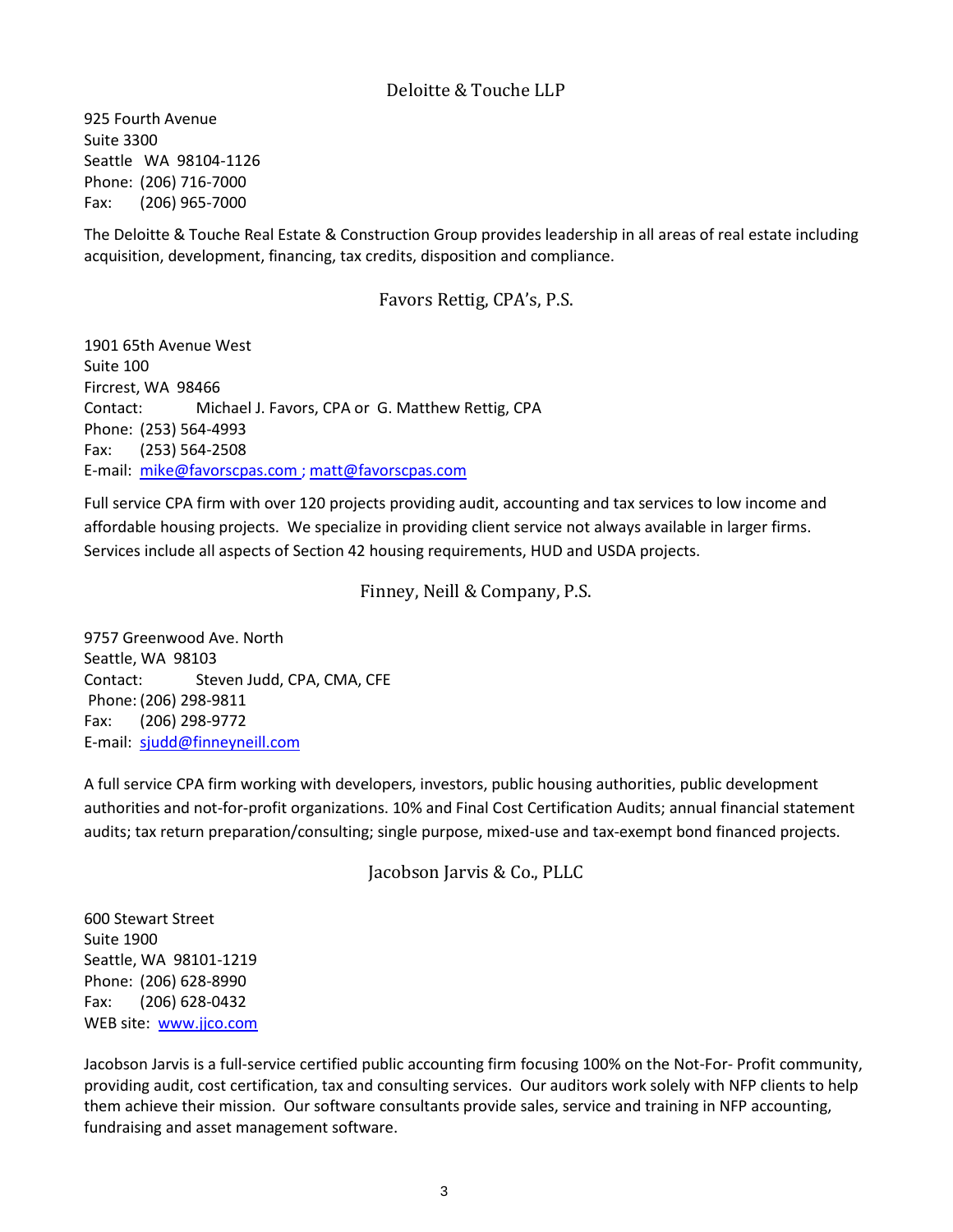## John L. O'Brien & Company, PLLC

1402 Third Avenue Suite 1305 Seattle, WA 98101 Phone: (206) 624-3636 Fax: (206) 624-8660 10% Test, Final Cost Certification, Audits, Tax Return preparation and Financial statement audits

#### Kolp Lux & Hammack

1715 114th Avenue SE Suite 220 Bellevue WA 98004 Contact: Robert Kolp Phone: (425) 454-5430 Fax: (425) 454-2329

LeMaster & Daniels PLLC

10 North Tenth Avenue Yakima WA 98902 Contact: Ralph Conner Phone: (509) 453-0123 Fax: (509) 453-0127 E-mail: [rconner@lemaster-daniels.com](mailto:rconner@lemaster-daniels.com)

8817 East Mission Spokane WA 99212 Contact: Ardis Ribail Phone: (509) 928-1714 Fax: (509) 928-1909 E-mail: [aribail@lemaster-daniels.com](mailto:aribail@lemaster-daniels.com)

800 Seafirst Financial Center West 601 Riverside Spokane WA 99201-0614 Contact: Larry Wyatt Phone: (509) 624-4315 Fax: (509) 624-8874 E-mail: [lwyatt@lemaster-daniels.com](mailto:lwyatt@lemaster-daniels.com)

LeMaster & Daniels PLLC has experience with assisting on accounting and taxation matters in regard to developer and associated partnerships. Preparation of 10% and final certification process. Certification of construction costs and annual audit.

McDirmid Mikkelsen & Secrest PS

926 West Sprague Suite 300 Spokane WA 99201-4015 Phone: (509) 747-6154 Fax: (509) 838-0508 WEB site: [www.mmsps.com](http://www.mmsps.com/) Audits and accounting, tax, cost certification audits.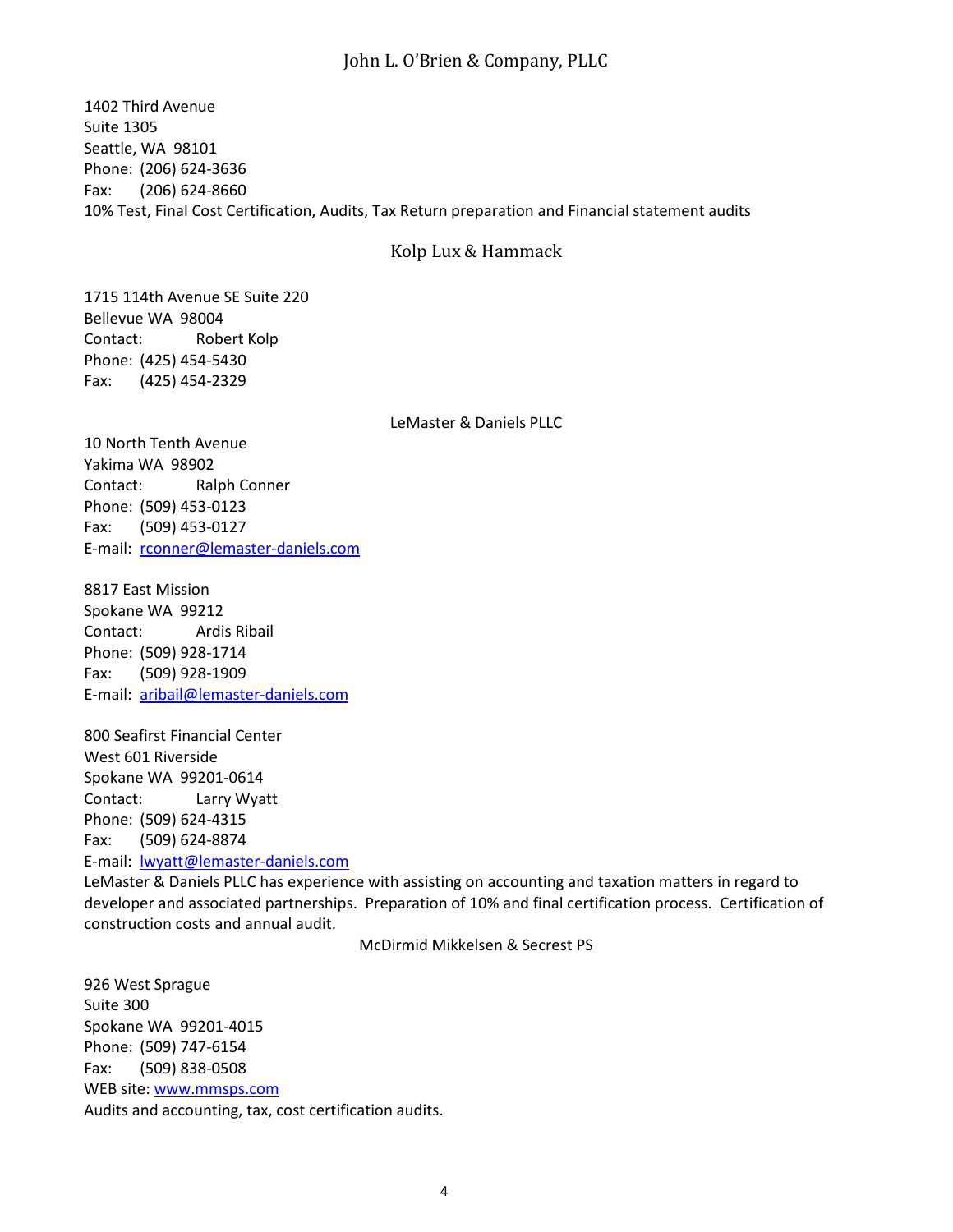## Mary Jane Dubbs, CPA

5000 Bridgeport Way W University Place, WA 98467 Contact: Mary Jane Dubbs Phone: (253) 566-9671 Fax: (253) 566-7125 E-mail: [maryjane@dubbscpa.com](mailto:maryjane@dubbscpa.com) WEB site: [www.dubbscpa.com](http://www.dubbscpa.com/)

Full service CPA firm with experience in HUD audits, tax return preparation and consulting

## Nordberg Hammack Kolp & Cash, PS

915 118th Avenue SE Suite 280 Bellevue, WA 98005 Contact: Robert A. Kolp, CPA; Scott M. Nordberg, CPA, CMA Phone: (425) 450-9995 Fax: (425) 450-9994 E-mail: [bakcpa@nhkc-cpa.com](mailto:bakcpa@nhkc-cpa.com) ; [smncpa@nhkc-cpa.com](mailto:smncpa@nhkc-cpa.com) WEB site: [www.nhkc-cpa.com](http://www.nhkc-cpa.com/)

Full-service CPA firm specializing in low income housing including 10% Test Cost Certification Audits, Final Cost Certification Audits, Tax Preparation/Consulting & Financial Statement Audits

Novogradac & Company LLP

246 First Street Suite 500 San Francisco CA 94105 Contact: Stephen Tracy Phone: (415) 356-8010 Fax: (415) 356-8001 E-mail: [stephen.tracy@novoco.com](mailto:stephen.tracy@novoco.com)

10% Test Cost Certification Audits, Final cost Certification Audits, Tax Return Preparation/Consulting, Financial Statement Audits, Appraisal Services, Consulting Services (e.g., IRS section 42), and Tax Credit application preparation.

Reznick Fedder & Silverman CPAs PC

5607 Glenridge Drive Suite 500 Atlanta GA 30342 Contact: Edward Lusk, Jr. Phone: (404) 847-9447 Fax: (404) 847-9495

Forecasts, Cost Certifications, Annual Audits. 10% Carryover Certifications, Section 42 compliance testing and instruction, NOI Audits, Consulting (i.e., Tax and Transacting), Tax Return Preparation.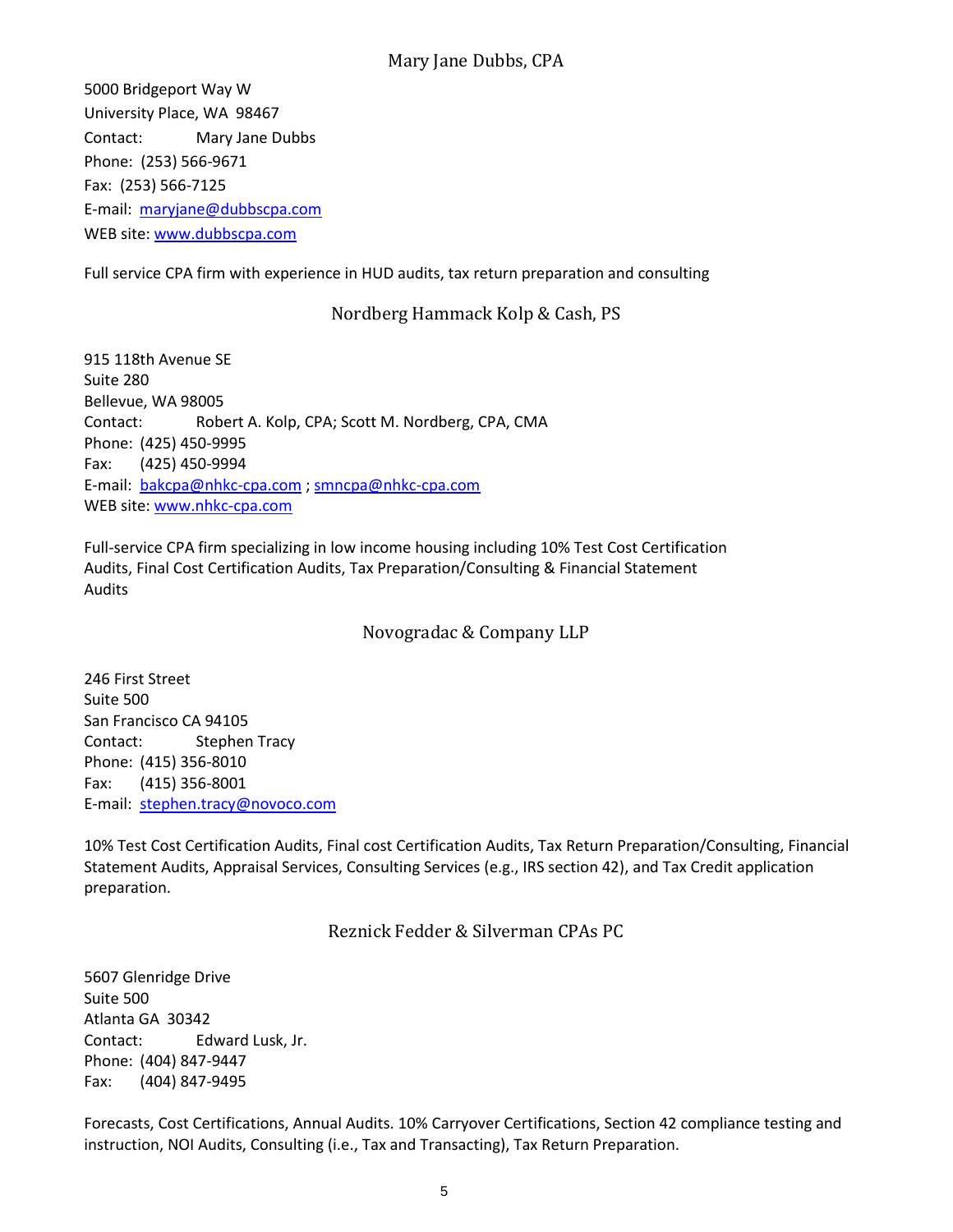## Squires Maddux & Company, PLLC

100 Second Avenue S Suite 270 Edmonds, WA 98020 Contact: John Maddux; Gary Squires Phone: (425) 712-0515 Ext. 102 Fax: (425) 778-0448 E-Mail [john@squiresmaddux.com](mailto:Karen@watsoncpas.com)

Ten percent carryover certifications, final cost certifications, audits and tax return preparation

## Terry & Company, P.C.

303 E. 17th Avenue Suite 805 Denver, CO 80203 Phone: (303) 831-1904 Fax: (303) 831-4948 WEB site: [www.terryandcompany.com](http://www.terryandcompany.com/)

Ten percent carryover certifications, final cost certifications, audits, consulting services and tax return preparation

## Watson & McDonell, PLLC

1325  $4^{th}$  Ave., Suite 1705 Seattle, WA 98101 Contact: Lillian McDonell; Susan Reilly Phone: (206) 624-2380 ext. 104 Fax: (206) 382-3558 E-Mail [lillian@watsoncpas.com; susan@watsoncpas.com](mailto:lillian@watsoncpas.com;)

10% Test Cost Certification Audits; Final Cost Certification Audits, Tax Return preparation; Financial Statement Audits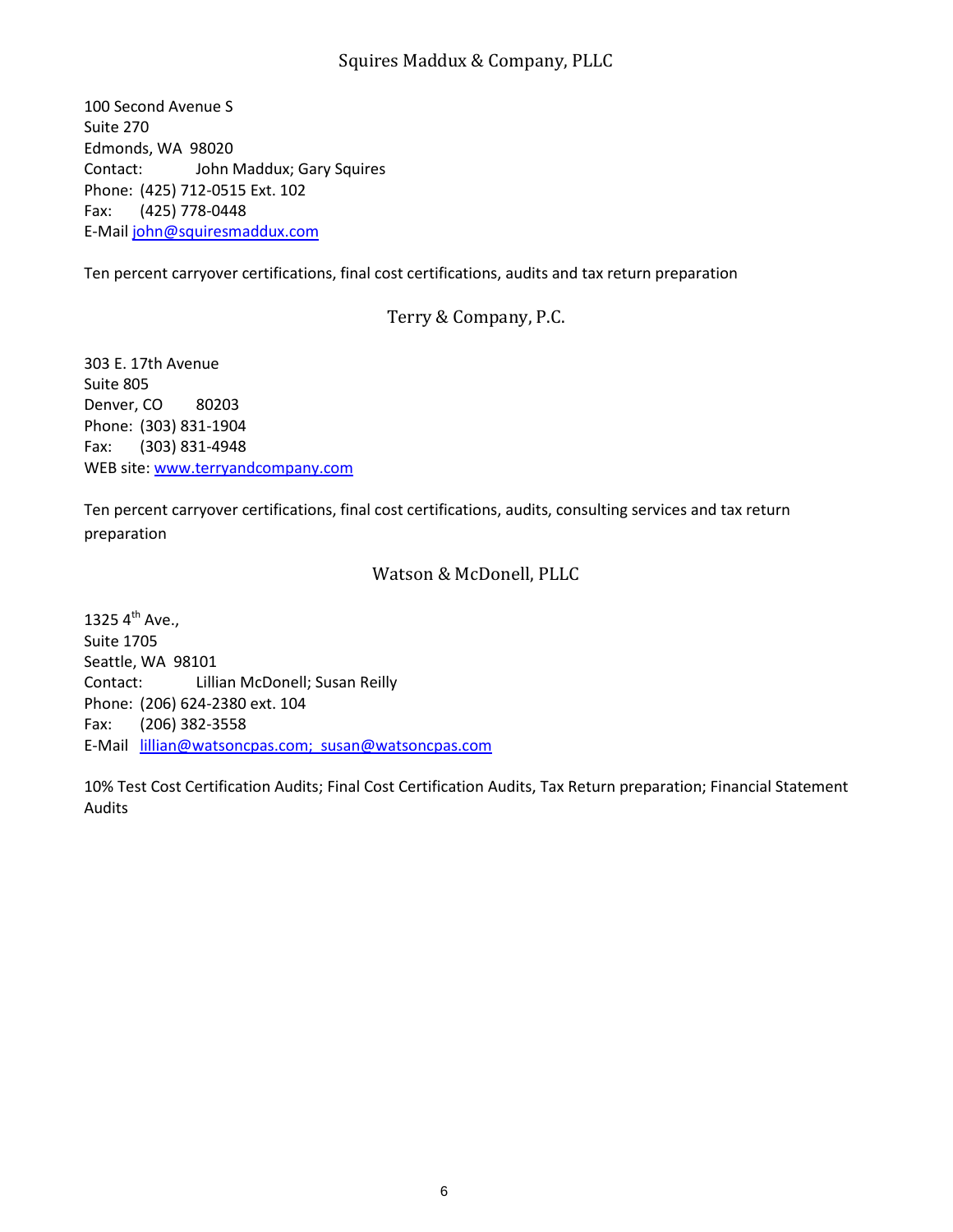# **ATTORNEYS**

### Bjornson Law Offices PC

2809 Great Northern Loop Suite 100 Missoula MT 59808 Contact: David Bjornson Phone: (406) 721-8896 Fax: (406) 541-8900 E-mail: [bjorlaw@bjornsonlaw.com](mailto:bjorlaw@bjornsonlaw.com)

David Bjornson is a CPA and an attorney. Has represented owners, developers and non-profit entities in the acquisition, development, construction and financing of affordable housing. Experienced in advising clients on projects in WA, MT, OK and TX. Has a Masters of Law in taxation from NYU, and practiced law in Seattle with the accounting firm of Touche, Ross & Co., and the law firm of Bogle & Gates.

#### Cairncross & Hempelmann, PS

524 Second Avenue Suite 500 Seattle, WA 98104-2323 Phone: (206) 587-0700 Fax: (206) 587-2308 E-mail: [info@cairncross.com](mailto:info@cairncross.com)

Legal representation specializing in tax credit financings, including historic tax credits, low income tax credits, redevelopment tax credits, new markets tax credits, 1031 exchanges and 1031 tenant-in-common syndications.

## Debora Juarez- Williams Kastner

Two Union Square 601 Union Street, Suite 4100 Seattle, WA 98101 Contact: Debora Juarez-Williams Kastner Phone: (206) 628-6781 Fax: (206) 628-6611 E-mail: [djuarez@williamsKastner.com](mailto:djuarez@williamsKastner.com)

A Full Service law firm with extensive experience in LIHTC, Housing Bonds, and Nonprofit Housing programs

#### Drummond Woodsum

84 Marginal Way Suite 600 Portland, ME 04101-2480 Phone: (207) 772-1941 Fax: (207) 772-3627 In its Indian Law Group, Drummond Woodsum & MacMahon has more than 50 years experience representing Indian tribes, tribal housing authorities, and responsible developers doing business with tribes, including complex tax and commercial financing transactions. In the last 15 years, the firm has also represented housing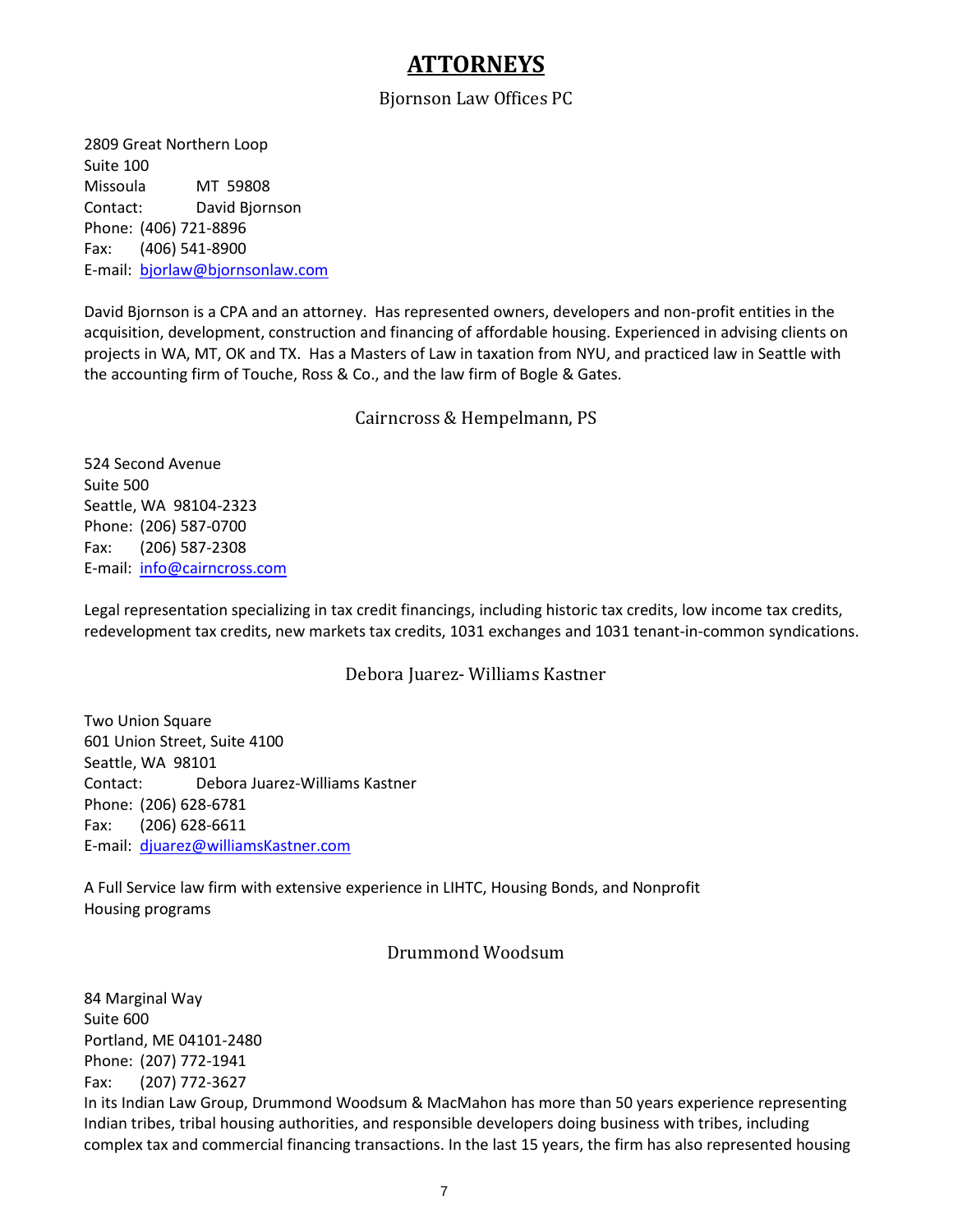authorities, non-profit and for-profit developers, lenders or tax credit investors in nearly 100 tax credit- and/or bond-financed low- income housing projects in a number of states. Working with local counsel, Drummond Woodsum has a particular interest in working for tribes, their TDHEs, or other parties to tribal housing projects financed with bonds or tax credits.

## Foster Pepper & Shefelman PLLC

1111 Third Avenue Suite 3400 Seattle WA 98101 Contact: Deborah Winter Phone: (206) 447-4400 Fax: (206) 447-9700 E-mail: [wintd@foster.com](mailto:wintd@foster.com)

422 West Riverside Avenue Suite 1310 Spokane, WA 99201-0302 Contact: Jeff Nave Phone: (509) 777-1601 Fax: (800) 533-2202 E-mail: [navej@foster.com](mailto:navej@foster.com)

FP&S provides legal representation of housing authorities, nonprofit and for-profit organizations, tribal entitles and equity investors on tax credit projects and on bond financings. Tax Credit experience includes HOPE VI mixed finance projects, tribal housing projects involving NAHASDA funds, tax-exempt general partners, and "4%" credits for bond-financed buildings.

#### Garvey Schubert & Barer

1191 Second Ave., Suite 1800 Seattle, WA 98101-2939 Phone: (206) 464-3939 Fax: (206) 464-0125

Garvey Schubert Barer provides the full range of legal services with respect to affordable housing transactions. Ruth Sparrow represents public housing authorities, and private and nonprofit developers and investors in mixed finance, low-income housing and historic rehabilitation tax credit transactions nationwide, primarily with respect t tax credit and HUD issues. Lori Salzarulo represents developers of affordable housing with respect to real estate acquisition and development, and financing.

## Hawkins Delafield & Wood LLP

One Embarcadero Center Suite 3820 San Francisco, CA 94111 Phone: (415) 486-4200 Fax: (415) 397-1513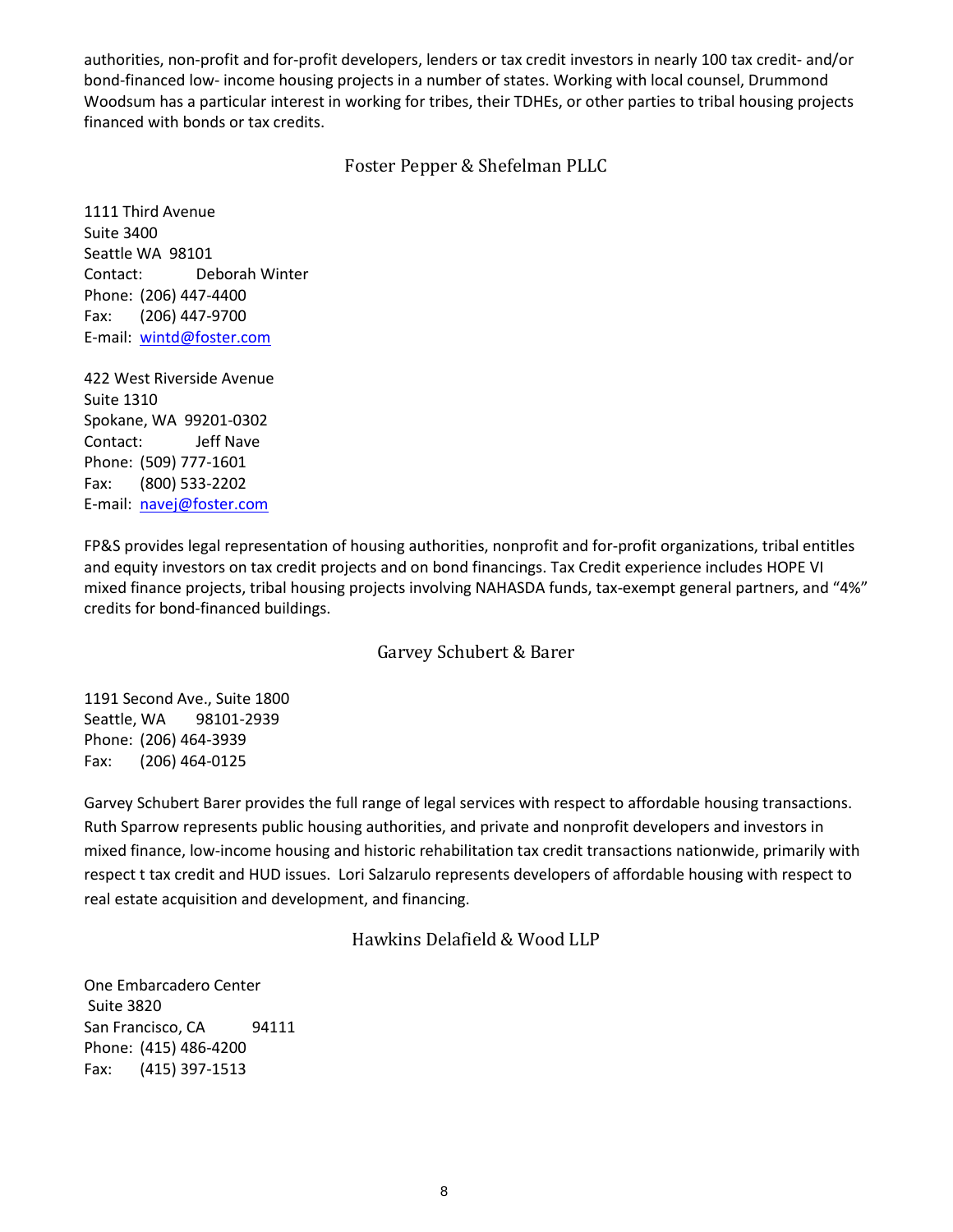Hawkins Delafield & Wood LLP is the number one Bond Counsel firm in the country with respect to housing financings. Since 1980, Hawkins has served as Bond Counsel for more than 1,850 housing bond issues aggregating more than \$77.4 billion, more than any other firm.

Kantor Taylor Nelson Evatt & Decina PC

901 Fifth Avenue, Suite 4000 Seattle WA 98164 Contact: Mark Kantor Phone: (206) 625 9898 Fax: (206) 625-9951 Email: [mkantor@kantortaylor.com](mailto:mkantor@kantortaylor.com)

Legal services include preparation and/or review of real estate acquisition documents, preparation and negotiation of developer, construction and management agreements, review of proposed equity financing commitments and preparation of all equity financing documents, including partnership agreements, legal opinions, tax opinions and related documents.

## Law Offices of Gary E. Suoja

2448 76<sup>th</sup> Ave., SE Suite 202 Mercer Island, WA 98040 Phone: (206) 232-2703

## Law Offices of Linda Moore

5880 South Mutiny Bay Road Freeland WA 98249 Phone: (360) 331-2406 Fax: (360) 331-3427 E-mail: [lgmoore@whidbey.com](mailto:lgmoore@whidbey.com) Full range of legal services and financial consultation relating to low-income housing.

#### Miller Nash LLP

4400 Two Union Square 601 Union Street Seattle, WA 98101 Phone: (206)622-8484 Fax: (206) 622-7485

3400 US Bancorp Tower 111 SW Fifth Avenue, Ste. 3500 Portland OR 97204-3699 Phone: (503) 224-5858 Fax: (503) 224-0155 WEB site: [www.millernash.com](http://www.millernash.com/)

A Law firm providing legal services relating to financing, developing and syndicating low- income Section 42 housing projects.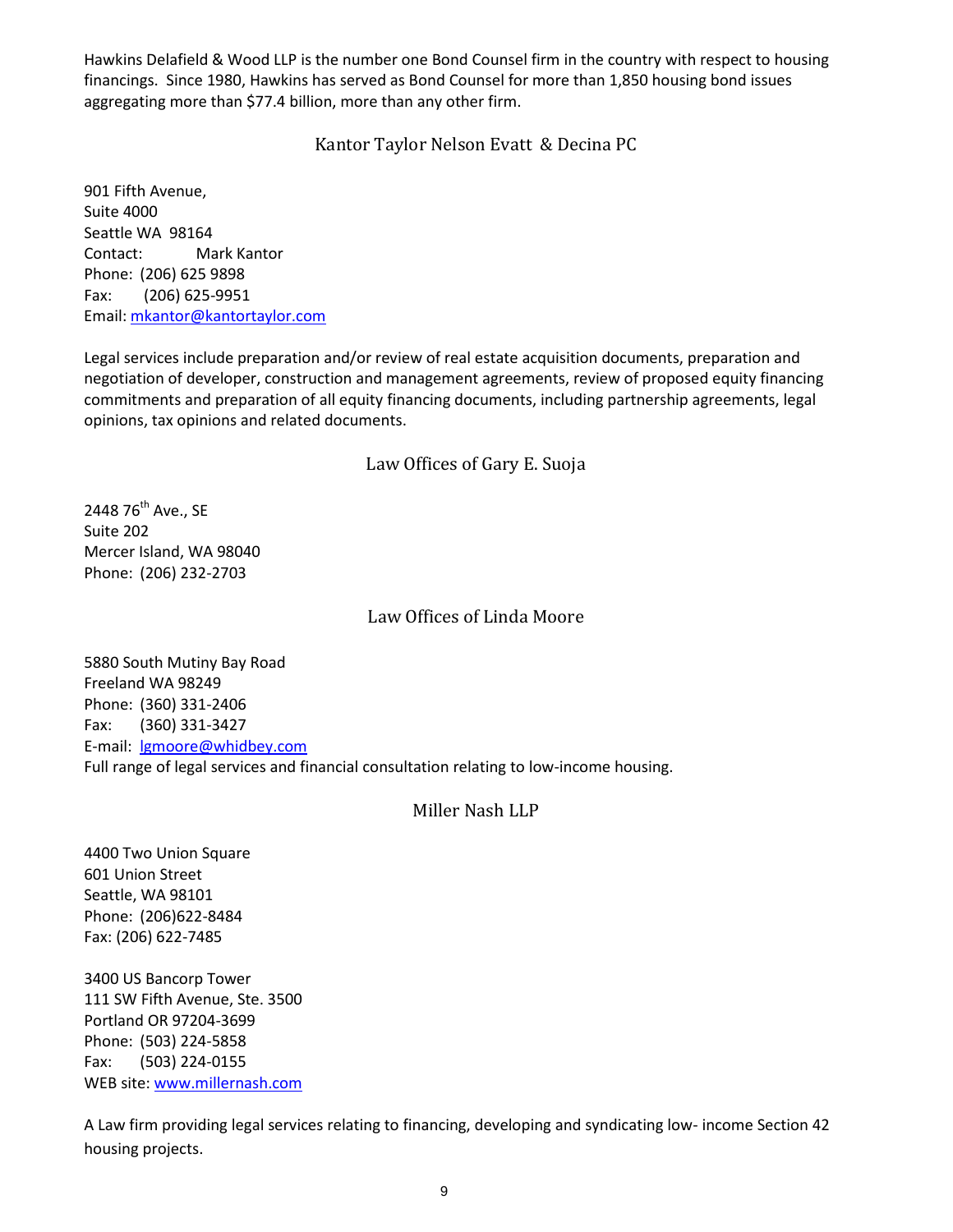## Christopher K. Robinson

1 Mt. Jefferson Terrace Suite 101 Lake Oswego, OR 97035 Contact: Christopher Robinson Phone: (503) 635-9330 Fax: (503) 635-9010 E-mail: [info@ckrobinsonlaw.com](mailto:info@ckrobinsonlaw.com)

Property tax consulting and representation; Specific expertise on valuation of affordable housing for tax purposes.

## Robert J. Sullivan PC

One SW Columbia Suite 1600 Portland , OR 97258 Contact: Robert Sullivan Phone: (503) 226-6400 Fax: (503) 226-0892 E-mail: [robslaw@spiritone.com](mailto:robslaw@spiritone.com)

Representing owners, developers, investors, governmental agencies and nonprofit entities in the acquisition, development, construction and financing (bonds and/or tax credits) of affordable housing.

## University of Washington Clinical Law Program

William H. Gates Hall, Suite 265 P. O. Box 85110 Seattle, WA 98145-1110 Phone: 206-543-3434 Email: *clinics@uw.edu* 

Third year law students, under the supervision of an attorney, provide low or no-fee legal services to nonprofit developers of affordable housing.

## Wolfe Thompson PS

6785 S. Eastern Ave., Suite 4 Las Vegas, NV 89119 Contact: Steven Wolfe-Thompson Phone: (702) 263-3030 Fax: (702) 995-0155 E-mail: [wolfe@wolfelawyer.com](mailto:wolfe@wolfelawyer.com)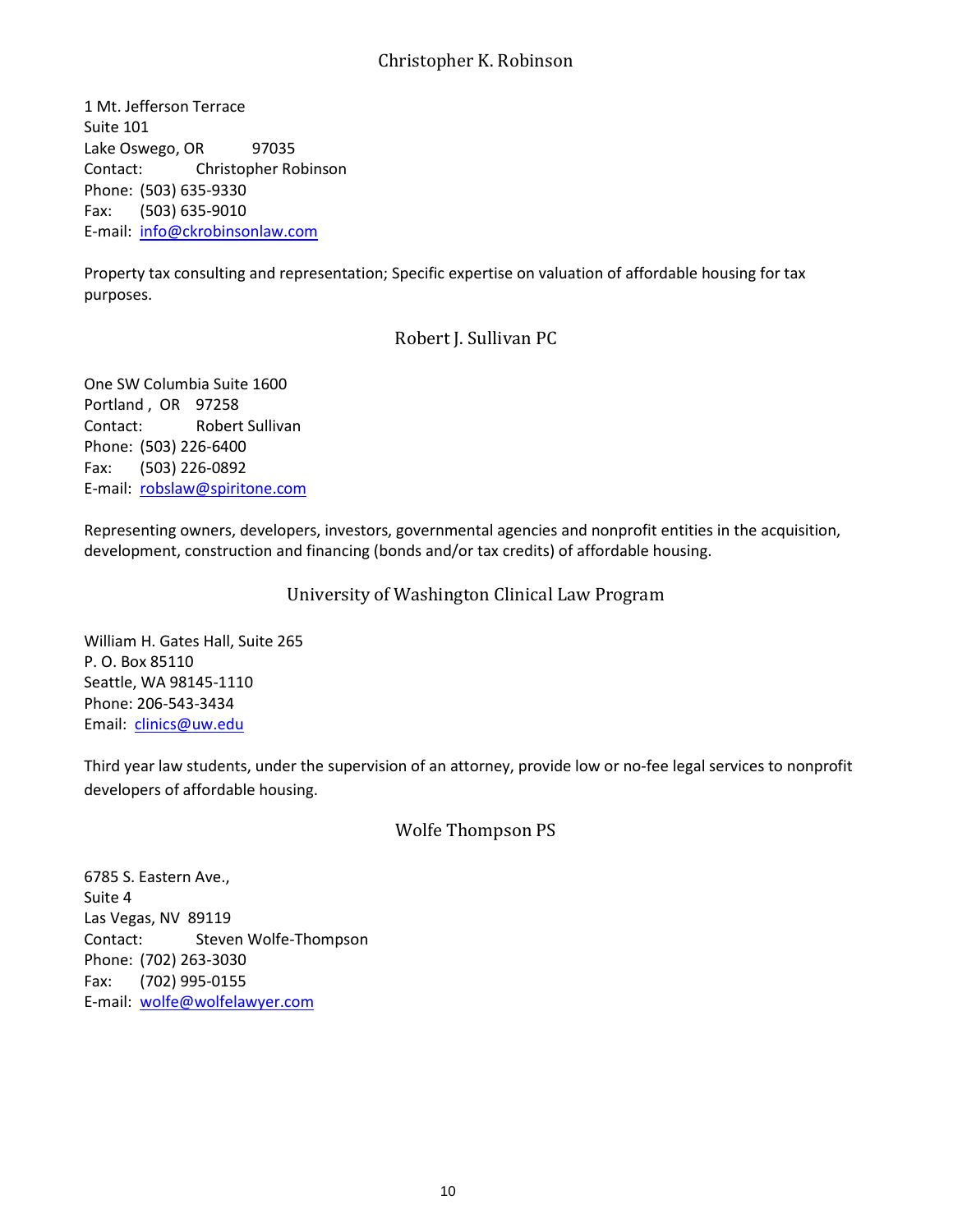# **CONSULTANTS**

## The Allied Group Inc

221 Wells Ave., S. Suite 100 Renton, WA 98057 Phone: (425) 226-5160 Fax: (425) 226-6998 E-mail: [corporate@alliedgroup.net](mailto:corporate@alliedgroup.net)

Consulting and full-service property management company with portfolio of Bond, HUD, Tax Credit, and Conventional properties.

## AM Consulting

Hayden, ID 83835 Contact: April Michael Phone: (208) 660-4189 Fax: (888) 878-4088 E-mail: [aprilm82@live.com](mailto:aprilm82@live.com)

Services include: thorough reviews of move in & annual recertification's in accordance with LIHTC/Bond/HOME/Sec8 yearly audits

## Beacon Development Group

1221 East Pike Street Suite 300 Seattle, WA 98122 Contact: Paul Purcell Phone: (206) 860-2491 Fax: (206) 860-2094 E-mail: [paulp@beacondevgroup.com](mailto:paulp@beacondevgroup.com)

We provide superior consulting, development management, housing development, and planning services to non-profit, public and faith-based organizations dedicated to building affordable housing and healthy communities. Our services include: site identification, assessment and acquisition assistance, feasibility studies, construction management services, investor identification and negotiation, public and private construction and permanent funding applications and negotiations, and organizational assessment.

## CB Richard Ellis

1420 5th Avenue Suite 1700 Seattle, WA 98101 Phone: (206) 292-1600 Fax: (206) 292-6033 E-mail: [jim.bowles@cbre.com](mailto:jim.bowles@cbre.com)

The HUD/Affordable Housing Group of CB Richard Ellis serves owners of affordable multi-housing, HUD-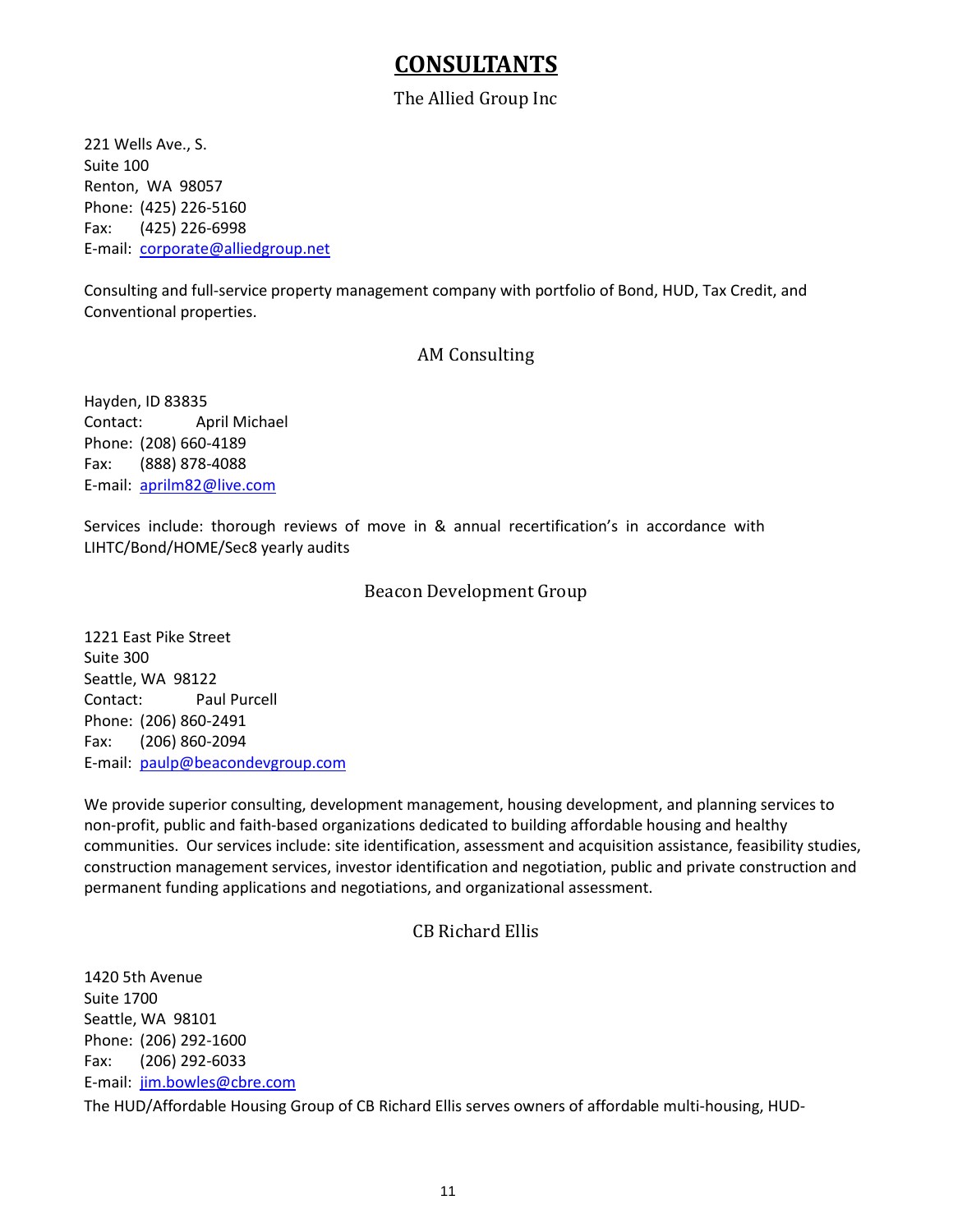regulated and LIHTC properties throughout the country. We provide industry leading real estate advisory services, portfolio analysis, strategic financial evaluation, and real estate brokerage.

## Capital Real Estate Group, LLC

3905 Martin Way East, Ste. D2 Olympia, WA 98503 Contact: Nathan Peppin Phone: (360) 556-5896

E-mail: [n.peppin@comcast.net](mailto:n.peppin@comcast.net)

Providing expert consulting services to private and public entities developing affordable housing. Services include feasibility analysis, site/project acquisition and development assistance, investor identification and proposal analysis, RFP and RFQ development, an capital structure planning, application submissions and negotiations.

## The Coast Group of Companies

2829 Rucker Avenue Suite 100 Everett, WA 98201 Contact: Tom Hoban Phone: (425) 339-3638 Fax: (425) 405-2902 E-mail: [tomhoban@coastmgt.com](mailto:tomhoban@coastmgt.com)

WEB site: [www.coastsvn.com](http://www.coastsvn.com/) [www.coastmgt.com](http://www.coastmgt.com/)

Coast manages over 150 affordable housing communities, representing roughly 8,000 housing units throughout the Northwest US. Coast has over 20 years of experience managing affordable housing including consulting, lease-up, turn-around and stabilization of communities financed through LIHTC, Bond, RD and HUD. We have deep history of working with non-profit, mission driven clients, as well as for-profit developers and investors. Coast also serves a large portfolio of conventional housing and commercial properties, and offers real estate advisory and investment services. Coast carries the Accredited Management Organization® designation from the Institute of Real Estate Management®.

## Common Ground

419 Occidental Ave S. Suite 504 Seattle WA 98104 Phone: (206) 461-4500 Fax: (206) 461-3871 Email: [info@commongroundwa.org](mailto:info@commongroundwa.org)

 Development and financial services. Assist in all phases of the development process, including site acquisitions, private and public loan applications, assembling and coordinating the development team, construction management and property management.

#### Insite Builders

10532 35<sup>th</sup> Ave. NE Seattle, WA 98125 Contact: Adam Diskin Phone: (805)896-6984 Fax: (805)880-0334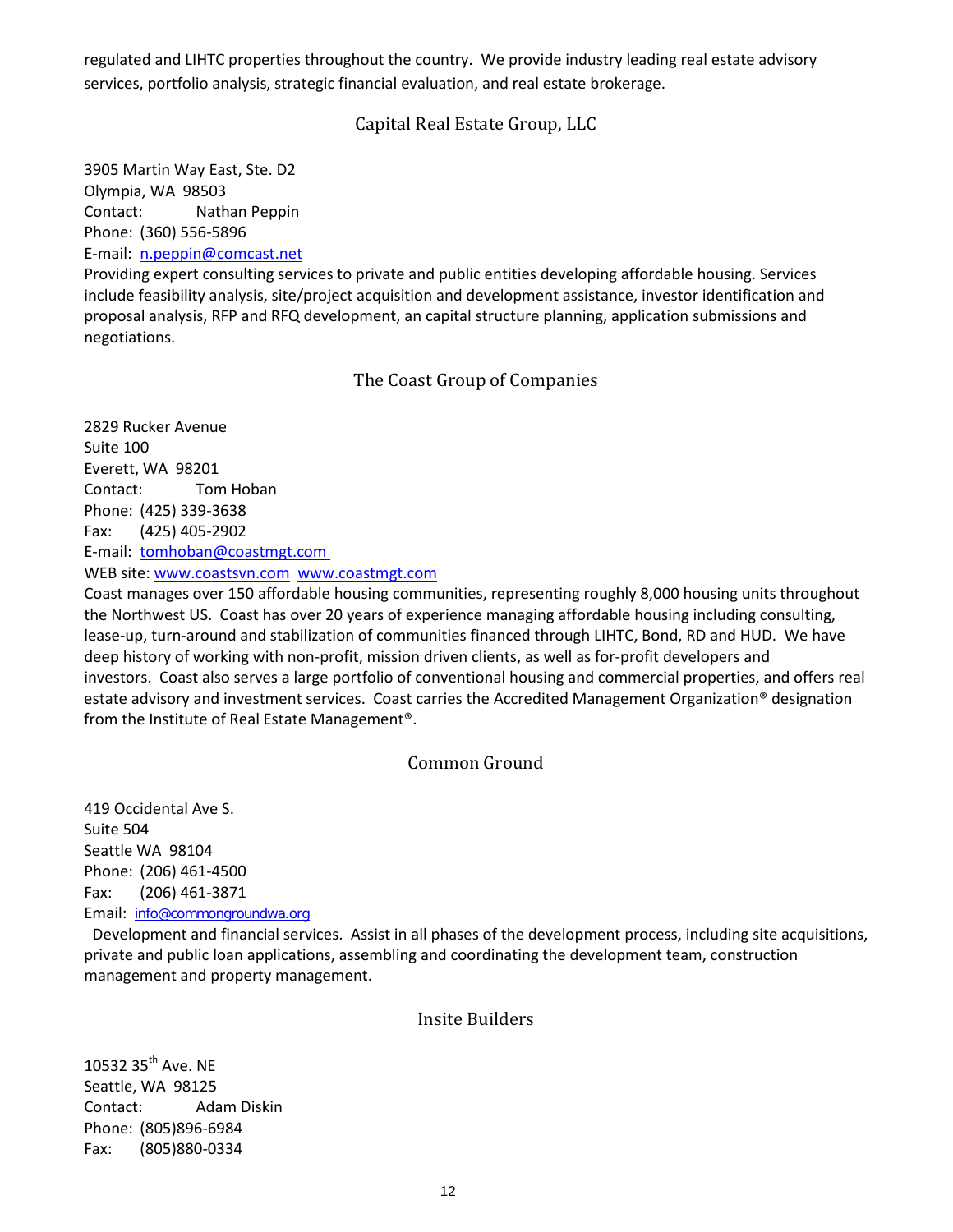#### E-mail: [adam@insitegrp.com](mailto:adam@insitegrp.com)

General contractor and construction manager specializing in tax credit rehab and new construction; Complete understanding of placed-in-service and tax credit requirements; Assistance with due diligence, budgeting, planning and zoning, building permits and asset management during construction.

## Integrated Solutions

5880 South Mutiny Bay Road Freeland WA 98249 Contact: Linda Moore Phone: (360) 331-2406 Fax: (360) 331-3427 E-mail: *Igmoore@whidbey.com* Applications, financial consultation, compliance, partnerships.

## Leora Consulting Group LLC

1776 NE 62nd Street Seattle, WA 98115 Contact: Miriam Sevy, President Phone: (206) 527-8448 Fax: (206) 527-2051 E-mail: [msevy@leora.com](mailto:willasoc@pacificrim.net)

Leora Consulting Group LLC is a multi-disciplinary consulting practice that offers expertise and assistance for non-profit, municipal and private clients in a number of areas, Including: banking services/debt issuance; organization counseling; training & education; financial analysis; business planning; property development; systems design/implementation and capacity building.

## Low Income Housing Institute

2407 First Avenue Suite 200 Seattle, WA 98121-1311 Contact: Sharon Lee Phone: (206) 443-9935 ext. 111 Fax: (206) 443-9851 E-mail: [sharonl@lihi.org](mailto:sharonl@lihi.org)

Provides development and financial consulting. Addresses all aspects of development process, including site acquisition, loan applications, applications for other sources of funding, coordination of the development team, construction management, and property management.

## National Tax Credit Property Advisors of Marcus & Millichap

1420 5th Avenue Suite 1600 Seattle, WA 98101 Phone: (206) 826-5700 Fax: (206) 826-5775 WEB site: [www.ntcpa-mm.com](http://www.ntcpa-mm.com/) NTCPA provides analysis, underwriting and disposition services for LIHTC properties nationwide.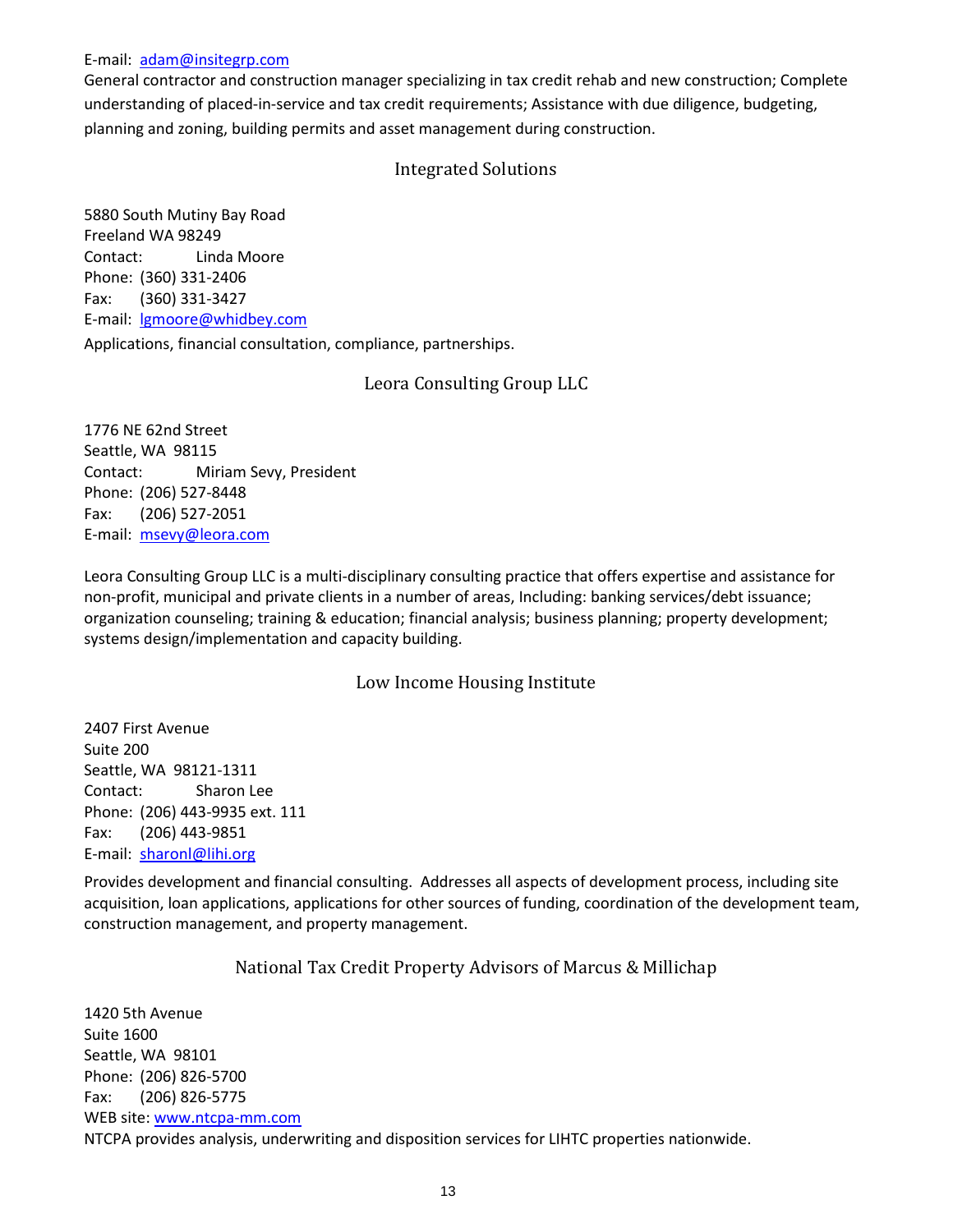## Network Consulting & Management

3715 Wilkinson Lane Gig Harbor, WA 98335 Contact: James W. Frymier, Jr. Phone: (253) 851-5575 Fax: (253) 858-2498 E-mail: [ncm@harbornet.com](mailto:ncm@harbornet.com) Development and consulting services for the senior housing, senior independent living and senior assisted living

Nova Investment Realty Analysis

518 S Maple Street Canby, OR 97013 Contact: Maureen Guthner Phone: (503) 266-2880 Fax: (503) 266-2884 E-mail: [mguthner@canby.com](mailto:mguthner@canby.com) Appraisals and Market Studies for LIHTC, HUD & Rural Development; Affordable & Seniors Housing Specialist in Oregon, Washington and California

#### Office of Rural & Farmworker Housing (ORFH)

1400 Summitview Ave. Suite 203 Yakima, Wa 98902 Contact: Marty Miller Phone: (509) 248-7014 Fax: (509) 575-3845 E-mail: [martym2@orfh.org](mailto:thirdeye@wolfenet.com)

industries

ORFH provides direct, comprehensive, low-income housing development services to local non- profits, housing authorities, municipalities and other organizations and individuals with a primary focus on multi-family rental housing and related facilities for farmworker households. All necessary services to obtain capital financing and assure high quality housing construction and management are provided.

Overland, Pacific & Cutler, Inc.

3750 Schaufele Avenue Suite 150 Long Beach, CA 90808 Phone: (562) 304-2000 Fax: (562) 304-2020 Relocation plan preparation, tenant relocation consulting, and property management services

#### Property Dynamics

15625 NE 191st Street Woodinville WA 98072 Phone: (425) 489-9780 Fax: (425) 806-0760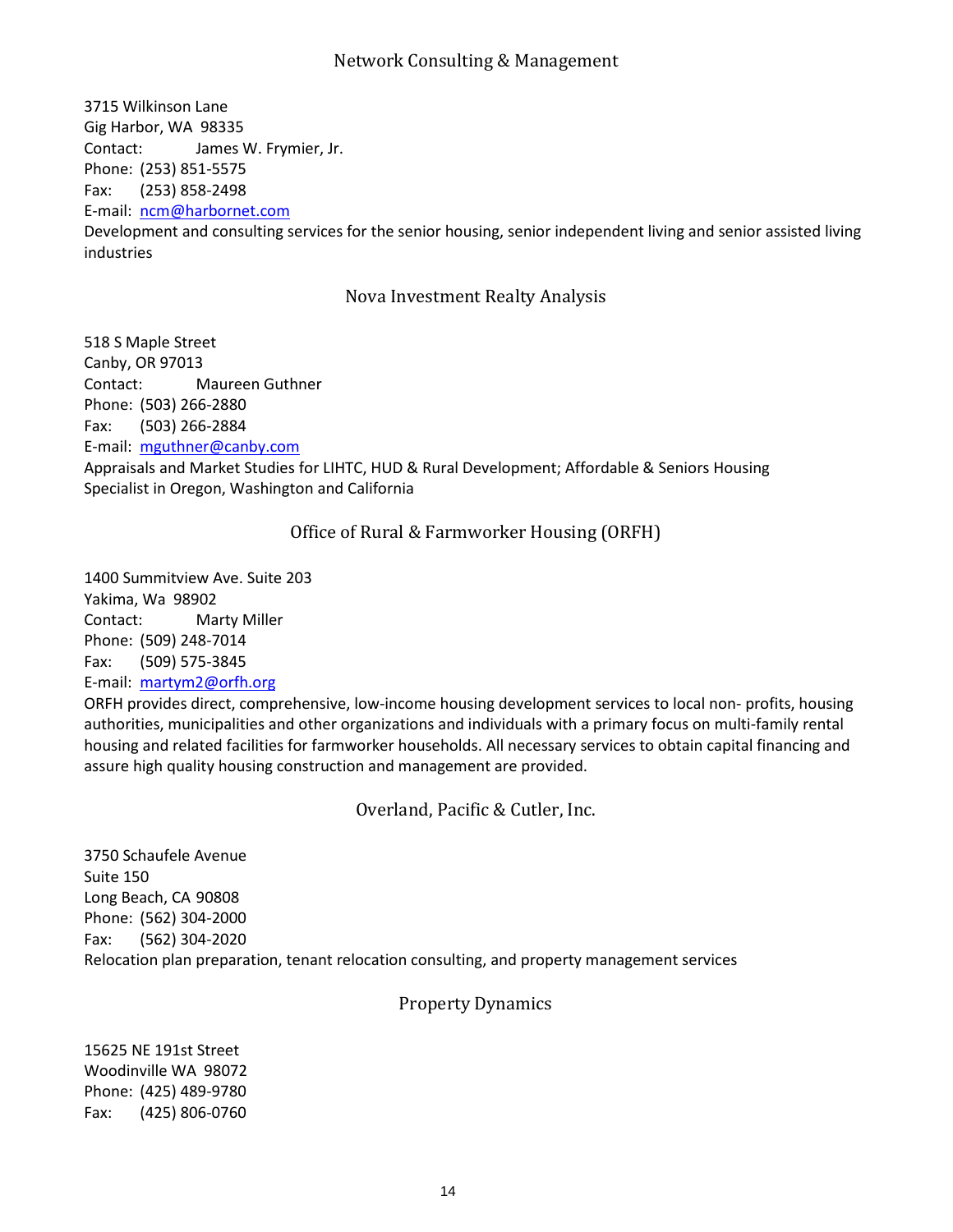Market feasibility studies for Low-Income Housing Tax Credit, Rural Development, and conventional multi-family projects located in Washington and other states.

## Property Research Limited

1 Mt. Jefferson Terrace Lake Oswego, OR 97035 Contact: Christopher K. Robinson Phone: (503) 635-4995 Fax: (503) 635-9010 E-Mail: [chris@prl-tax.com](mailto:chris@prl-tax.com)

Property tax consulting and representation; specific expertise on valuation of affordable housing for tax purposes.

#### Salter Ltd.

2973 Cleveland Rd. Wooster, OH 44691 Contact: Beth Hodges Phone: (330) 345-7077 Fax: (330) 345-7088 E-Mail: [saltersvcs@yahoo.com](mailto:saltersvcs@yahoo.com)

File/Tenant compliance with Section 42 and HUD regulations; extensive experience with qualifying & certifying tenants with layered program requirements and fair housing

## Shelter Capital Corporation

1457 C Bellevue Way NE Bellevue WA 98004-3685 Contact: Mark Miller Phone: (425) 451-8255 Fax: (425) 462-1921 Email: [mmark7@qwest.net](mailto:mmark7@qwest.net)

Tax Credit applications, securing debt financing, securing equity financing, management consulting, joint ventures between for-profit and nonprofit sponsors, below-market interest rate loan and grant applications.

## Shelter Resources, Inc.

2223 112th Ave. NE, Suite 102 Bellevue, WA 98004 Contact: Len Brannen Phone: (425) 454-8205 Fax: (425) 455-8546 E-mail: [lenb@shelterresourcesinc.com](mailto:lenb@shelterresourcesinc.com)

For profit affordable housing developer who actively seeks joint venture relationships with non-profit affordable housing sponsors; brings resources and experience to the table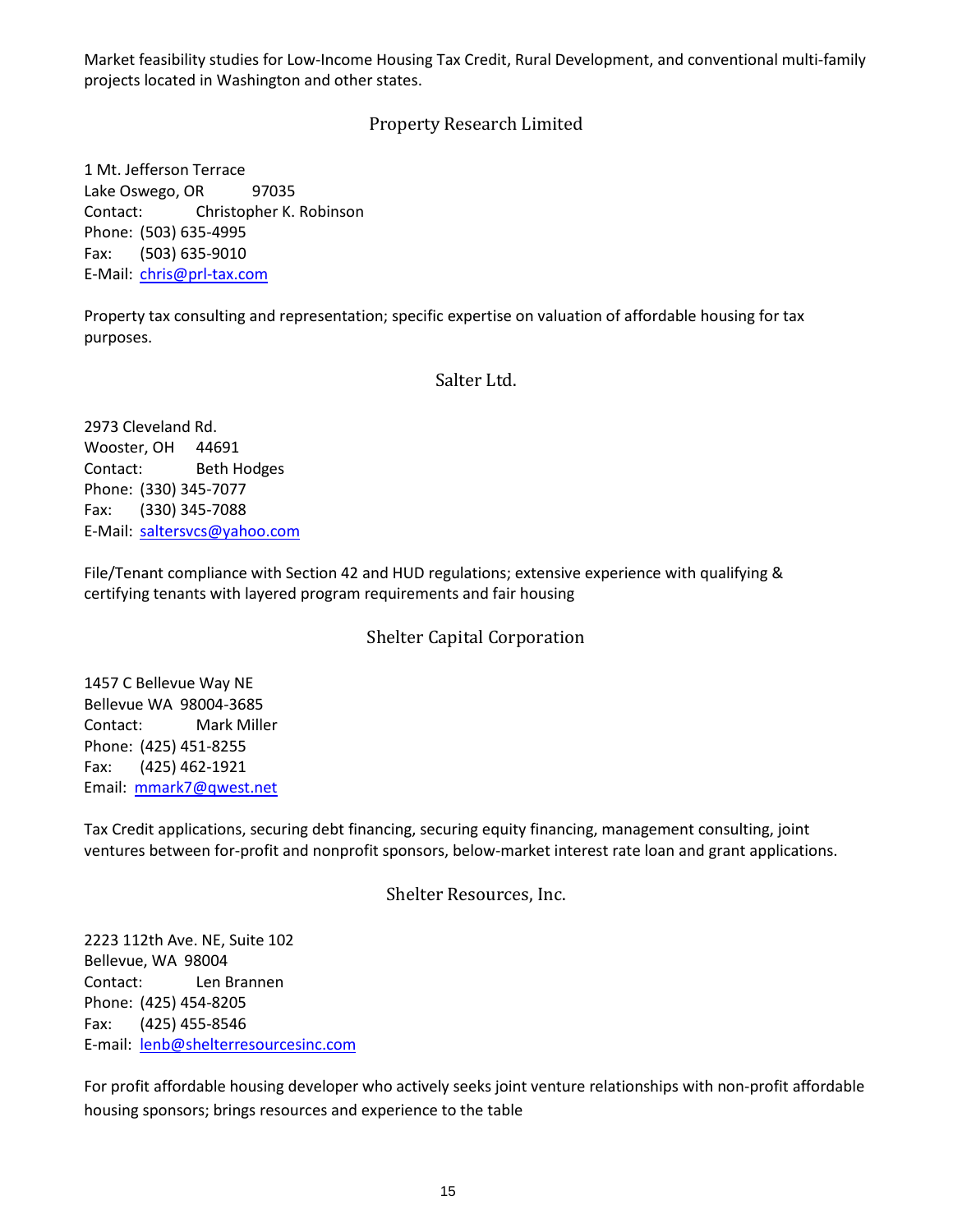1212 East Newton Street Seattle WA 98102 Contact: Joan Egan Phone: (206) 328-9251 Fax: (206) 726-1170 E-mail: [jmegan@msn.com](mailto:jmegan@msn.com)

Project financial feasibility analysis, tax credit and grant applications, placement of tax credits and negotiations with syndicators, and structuring of taxable and tax-exempt bonds and loans.

## Sovereign Capital Resources LLC

222 North Sepulveda Boulevard Suite 2000 El Segundo CA 90245 Phone: (310) 335-2050 Fax: (310) 335-2030

SCR provides comprehensive equity financing services for historic and affordable housing tax credit projects on a contingent basis.

## Trilogy Group Inc.

114 Second Avenue South Suite 106 Edmonds WA 98020 Phone: (425) 778-2807 Fax: (425) 778-4837

Development, Acquisitions, Project Management, Construction Management and Asset Management. Preparation of financial feasibility analysis, tax credit applications, bond ratings, LP due diligence and cost certification/carryover documentation. Technical assistance planning and zoning, building permits, LP negotiations, partnership and bond documents, rehabilitation due diligence and property management.

Evergreen Housing Development Group, LLC

PO Box 31879 Seattle, WA 98103 Contact: Andrew Brand Phone: (206) 605-2173 E-mail: [andrew@evergreenhd.com](mailto:andrew@evergreenhd.com)

Evergreen Housing Development Group LLC helps clients develop better projects through a full range of development services. We provide feasibility analysis, due diligence/application work, financial modeling, project management and asset management services.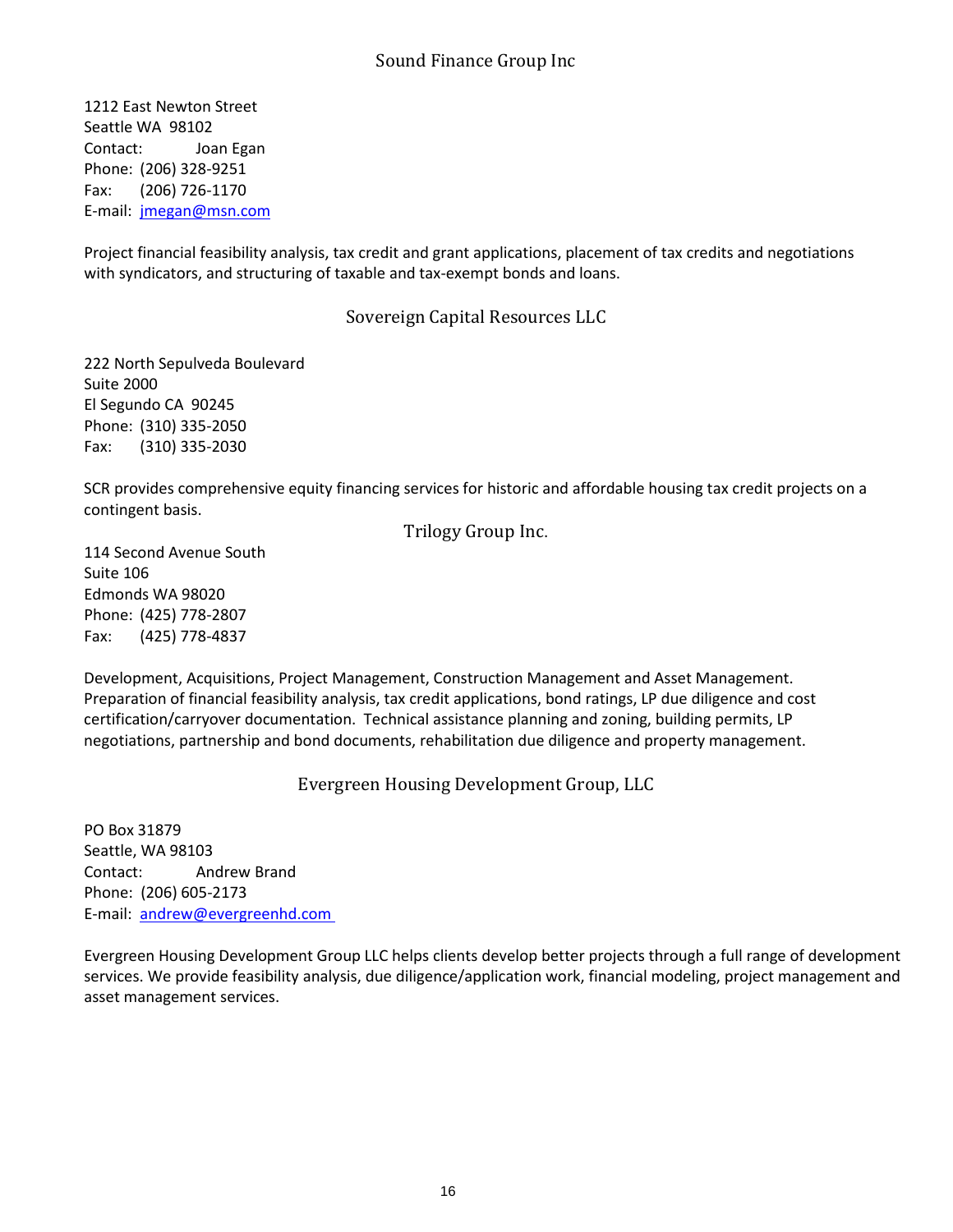# **LENDERS**

#### Bank of America Community Development Banking Group

800 Fifth Avenue, 37<sup>th</sup> Floor WA1-501-37-67 Seattle WA 98104 Contact: Jan Laskey Phone: (206) 358-7617 Fax: (206) 585-8404 E-Mail: [jan.k.laskey@baml.com](mailto:jan.k.laskey@baml.com)

Construction, permanent, and bridge loans; credit enhancement; direct investments. FHLB member with access to Community Investment Program and Affordable Housing Program. Expertise in LIHTC Program and tax-exempt bond financing. Construction and permanent taxable and tax exempt financing is available.

## Centerline Capital Group

800 Bellevue Way NE Suite 400 Bellevue, WA 98004 Phone: (949) 221-6683

18101 Von Karman Ave., Ste. 1900 Irvine, CA 92612 Phone: (949) 263-6466 Fax: (949) 442-2401 Centerline Capital Group offer the full range of debt and equity products needed to finance affordable housing.

## EF & A Funding, L.L.C.

4746 11th Avenue NE Suite 102 Seattle, WA 98105 Phone: (206) 522-6865 Permanent loans up to 90% LTV, 1.10 DSCR with 30-year amortization. Seattle - based Fannie Mae DVS lender. Forward Rate Locks are available.

#### Impact Capital

401 Second Avenue Suite 301 Seattle, WA 98104 Phone: (206) 587-3200 Fax: (206) 587-3230

SPOKANE PO Box 3707 Spokane, WA 99220 Phone: (509) 456-8088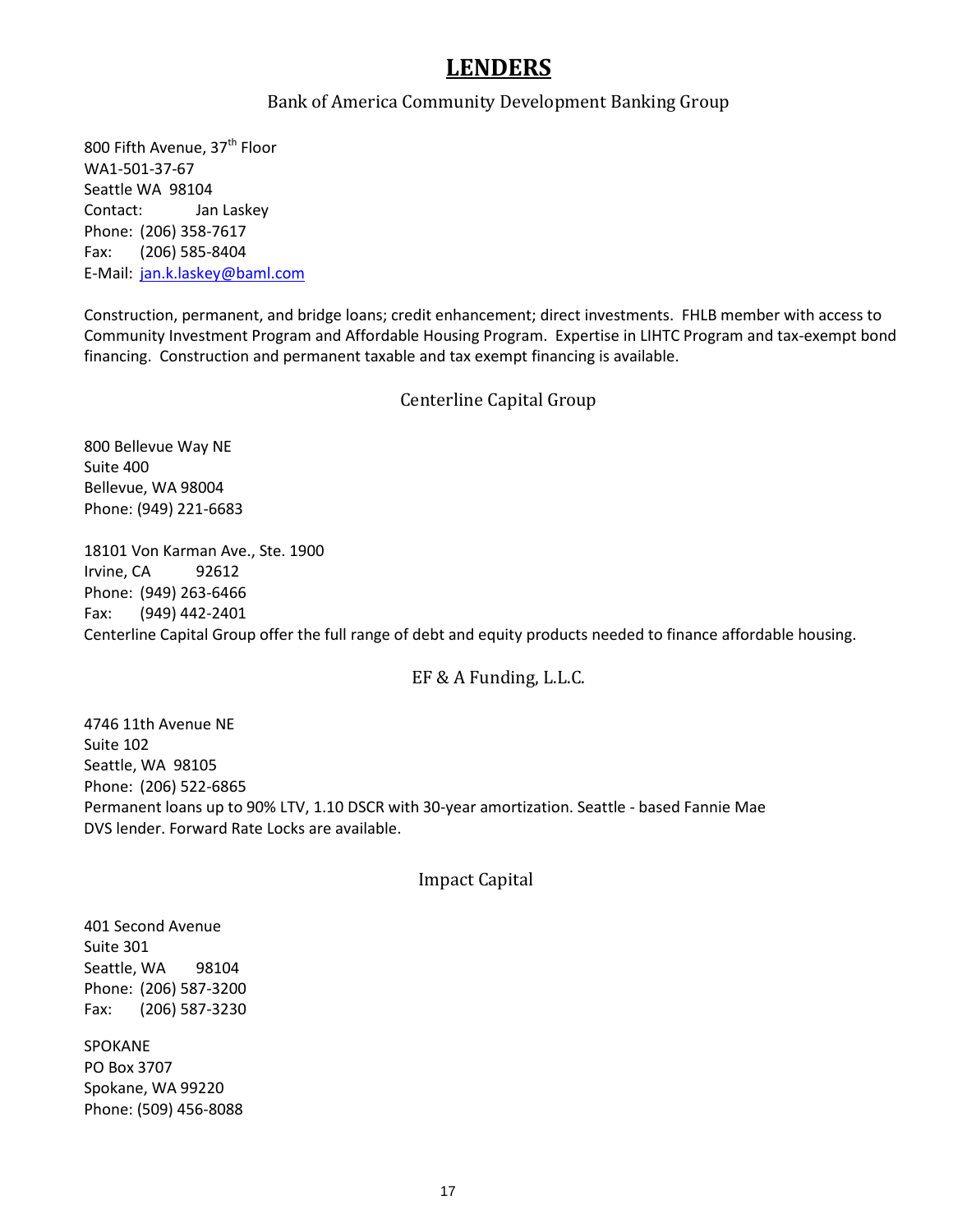Provides pre-development project financing for housing and community development throughout the State of Washington for nonprofit agencies. Some technical assistance, capacity grants, training, and financing also available. Also see LISC and NEF.

Local Initiatives Support Corporation (LISC)

401 Second Avenue Suite 301 Seattle WA 98104 Contact: Heyward Watson/Tess Colby Phone: (206) 658-2602 (Watson) (206) 658-2603 (Colby) Fax: (206) 587-3230 E-Mail: [heyward@impactcapital.org](mailto:heyward@impactcapital.org) 

Lending - construction and bridge. Loans/grants/technical assistance provided. LISC is a national nonprofit social investment banker that provides loans, lines of credit, operating grants and technical assistance to nonprofit community development agencies. See also National Equity Fund, WCDLF. Available in Puget Sound region.

#### The Midland Companies

1130 K Street Suite LL22 Sacramento CA 95814 Phone: (800) 331-1534 Fax: (916) 658-0202 Construction, permanent, and bridge loans and tax-exempt bond credit enhancement.

## RMC Mortgage, Inc.

12503 SE Mill Plain Blvd. Suite 120 Vancouver, WA 98684 Phone: (360) 944-1440 Fax: (360) 944-0969 Construction and permanent financing of apartments, senior housing and health care facilities for non-profit borrowers. FHA (HUD) and Fannie Mae loans and credit enhancement of tax exempt bonds, bond refunding and credit substitution.

#### Wachovia Securities

18300 Von Karman Suite 450 Irvine, CA 92612 Contact: Paul Buckland Phone: (949) 260-8077 Fax: (949) 260-8002 E-mail: [paul.buckland@wachovia.com](mailto:paul.buckland@wachovia.com)

Direct investor in Tax Credits; provide letter of credit during construction for bonds.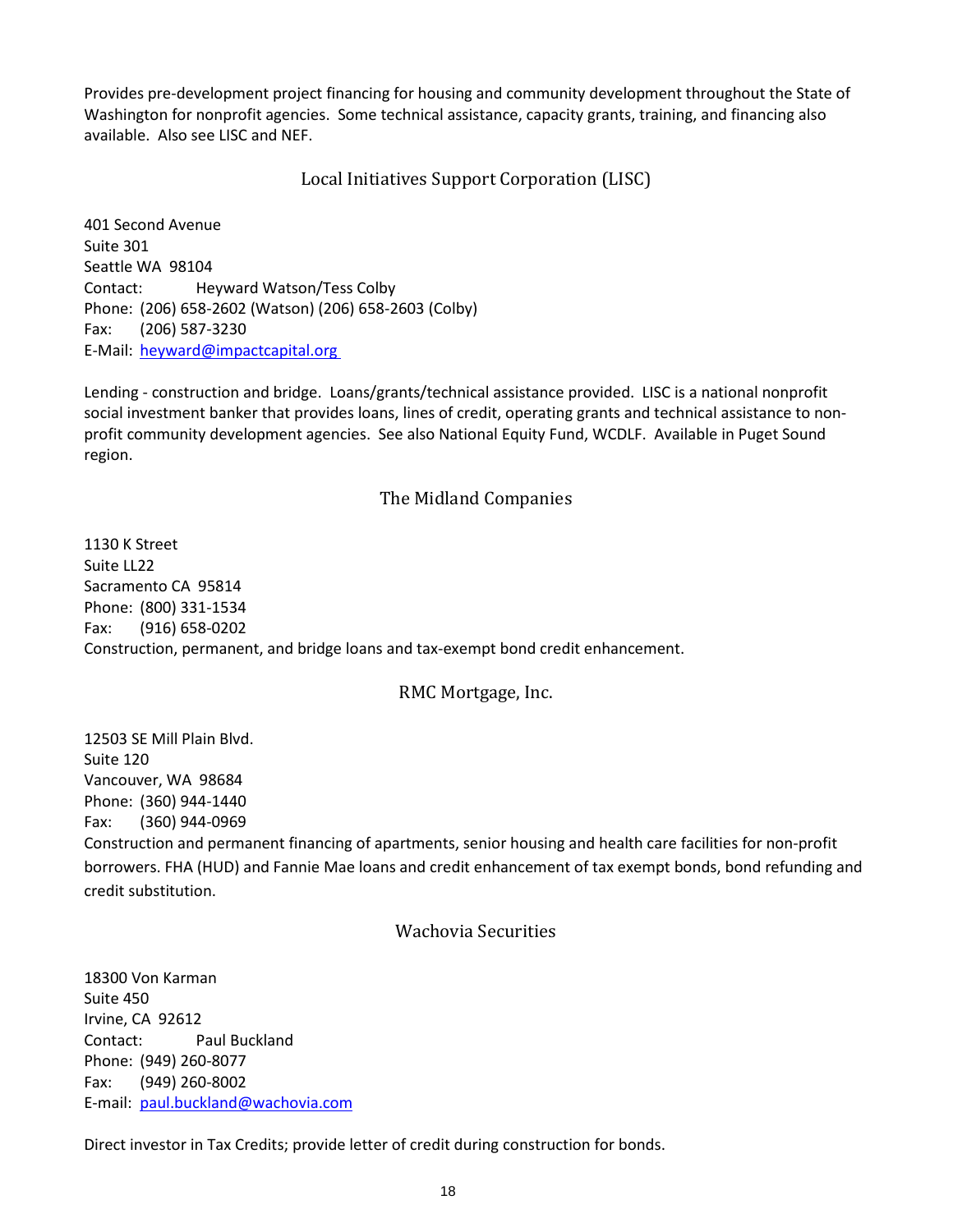## Washington Community Development Loan Fund (WCDLF)

1305 Fourth Avenue Suite 906 Seattle WA 98101 Contact: Elizabeth Butler Phone: (206) 760-4228 E-mail: [elizabeth@homesightwa.org](mailto:elizabeth@homesightwa.org)

Provides pre-development project financing for housing and community development throughout the State of Washington for nonprofit agencies. Some technical assistance, capacity grants, and training also available. See also LISC and NEF.

## Washington Community Reinvestment Association (WCRA)

1200 5th Avenue Suite 1406 Seattle WA 98101 Contact: Dulcie Claassen, Susan Duren Phone: (206) 292-2922 Fax: (206) 292-0782 E-mail: [dclaassen@wcra.net](mailto:dclaassen@wcra.net)

Nonprofit bank consortium, very experienced, permanent loan provider able to coordinate with multiple funders and provide technical assistance on nonprofit transactions. Long term, fixed rate loans to for profit and nonprofit sponsors with below market rates. Can facilitate construction loan, tax credit purchase and bridge financing through bank members. Taxable and tax-exempt bonds.

Wells Fargo Bank Community Lending Department

1300 SW Fifth Avenue Twelfth Floor Portland OR 97201 Contact: John Epstein, Joe Delyea Phone: (503) 886-2587 Fax: (503) 886-2181 E-mail: [jepstein@wellsfargo.com](mailto:jepstein@wellsfargo.com) Construction, permanent, and bridge loans. Expertise in LIHTC and Tax Exempt Bond-Financing for Non-Profit and For-Profit Borrowers.

Prudential Huntoon Paige

601 Union Street Suite 3535 Seattle, WA 98101 Phone: (206) 239-0300 Fax: (206) 239-0310

Construction, permanent, and bridge loans. FHA and FNMA loans and credit enhancement specialist. HUD "Mortgage Restructuring" (Mark-to-Market) program. Apartments and health care facilities.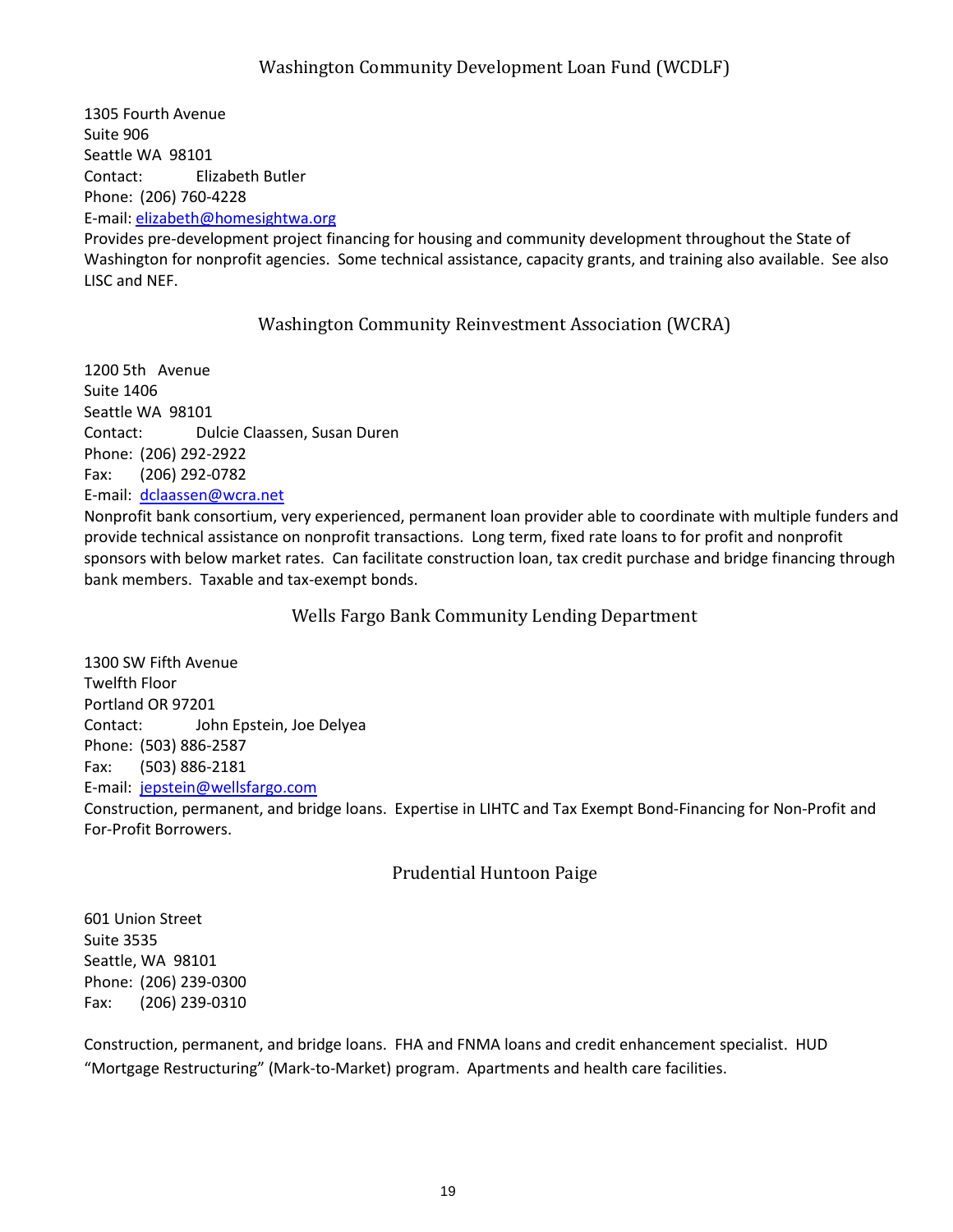## US Bank

Community Lending Dept. 1420 5th Avenue, 8th Floor Seattle, WA 98101 Phone: (206) 344-5423 Fax: (206) 344-5393

Construction, bridge and permanent financing; including tax-exempt bond financing for non-profit and for-profit enterprises.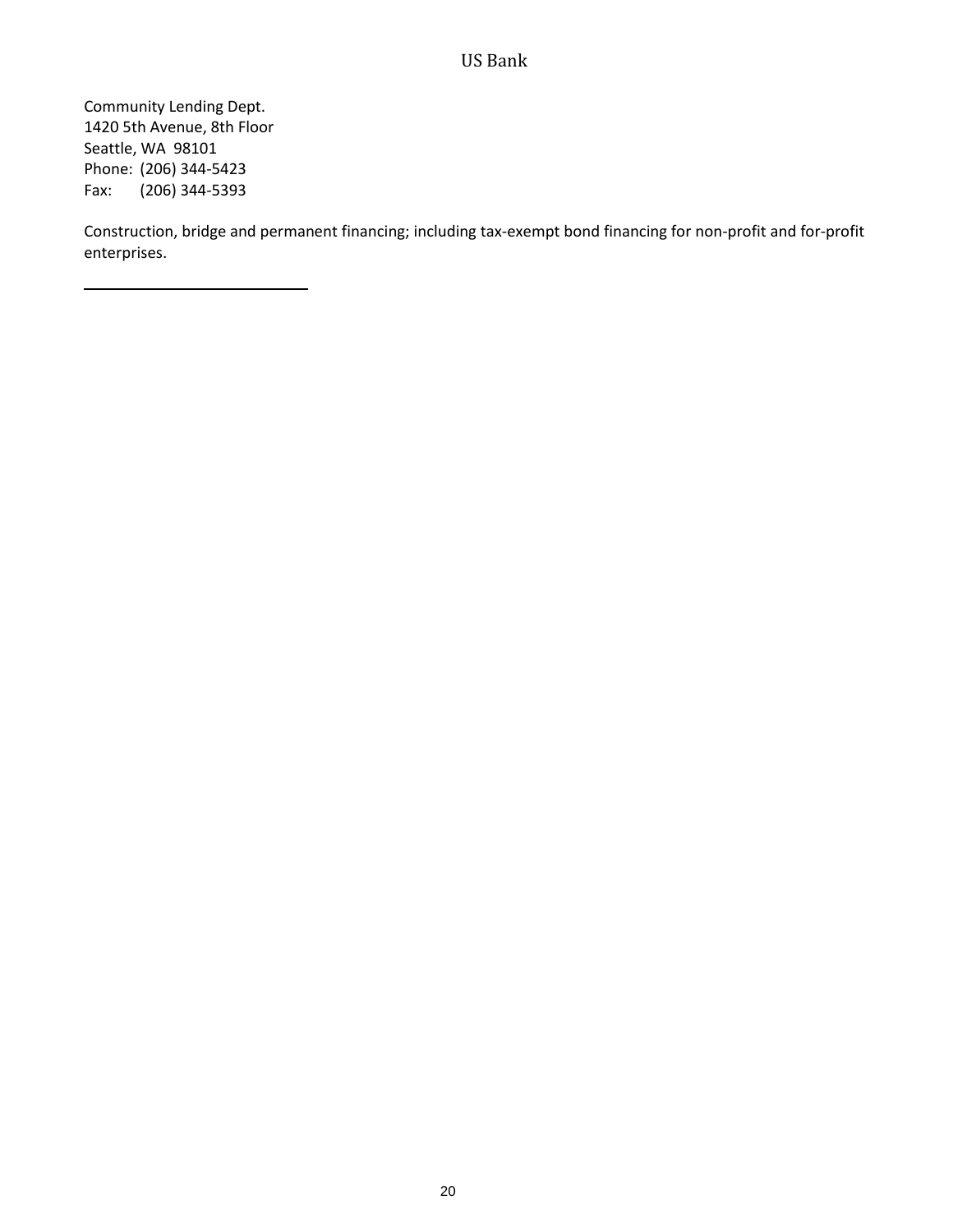# **PROPERTY MANAGERS**

Ad-West Realty Services

545 Rainier Blvd N. Suite 9 Issaquah WA 98027 Phone: (425) 391-3937 Fax: (425) 391-3938 Full Service Property Management for Tax Credit Properties

## American Property Management, Inc.

 $110-110^{th}$  Ave., NE, Suite 550 Bellevue, WA 98004 Contact: Chris Craig Phone: (425) 709-7256 E-mail: [ccraig@acg.com](mailto:ccraig@acg.com) More than 25 years' experience providing property management solutions for affordable housing developers and owners.

## Apex Realty Management, Inc.

4020 Lake Washington Blvd. NE Suite 208 Kirkland, WA 98033 Phone: (425) 822-3100 Fax: (425) 822-7001 Multi-family property management

## The Coast Group of Companies

2829 Rucker Avenue Suite 100 Everett, WA 98201 Contact: Tom Hoban Phone: (425) 339-3638 Fax: (425) 405-2902 E-mail: [tomhoban@coastmgt.com](mailto:tomhoban@coastmgt.com) WEB site: [www.coastsvn.com](http://www.coastsvn.com/) [www.coastmgt.com](http://www.coastmgt.com/)

Coast manages over 150 affordable housing communities, representing roughly 8,000 housing units throughout the Northwest US. Coast has over 20 years of experience managing affordable housing including consulting, lease-up, turn-around and stabilization of communities financed through LIHTC, Bond, RD and HUD. We have deep history of working with non-profit, mission driven clients, as well as for-profit developers and investors. Coast also serves a large portfolio of conventional housing and commercial properties, and offers real estate advisory and investment services. Coast carries the Accredited Management Organization® designation from the Institute of Real Estate Management®.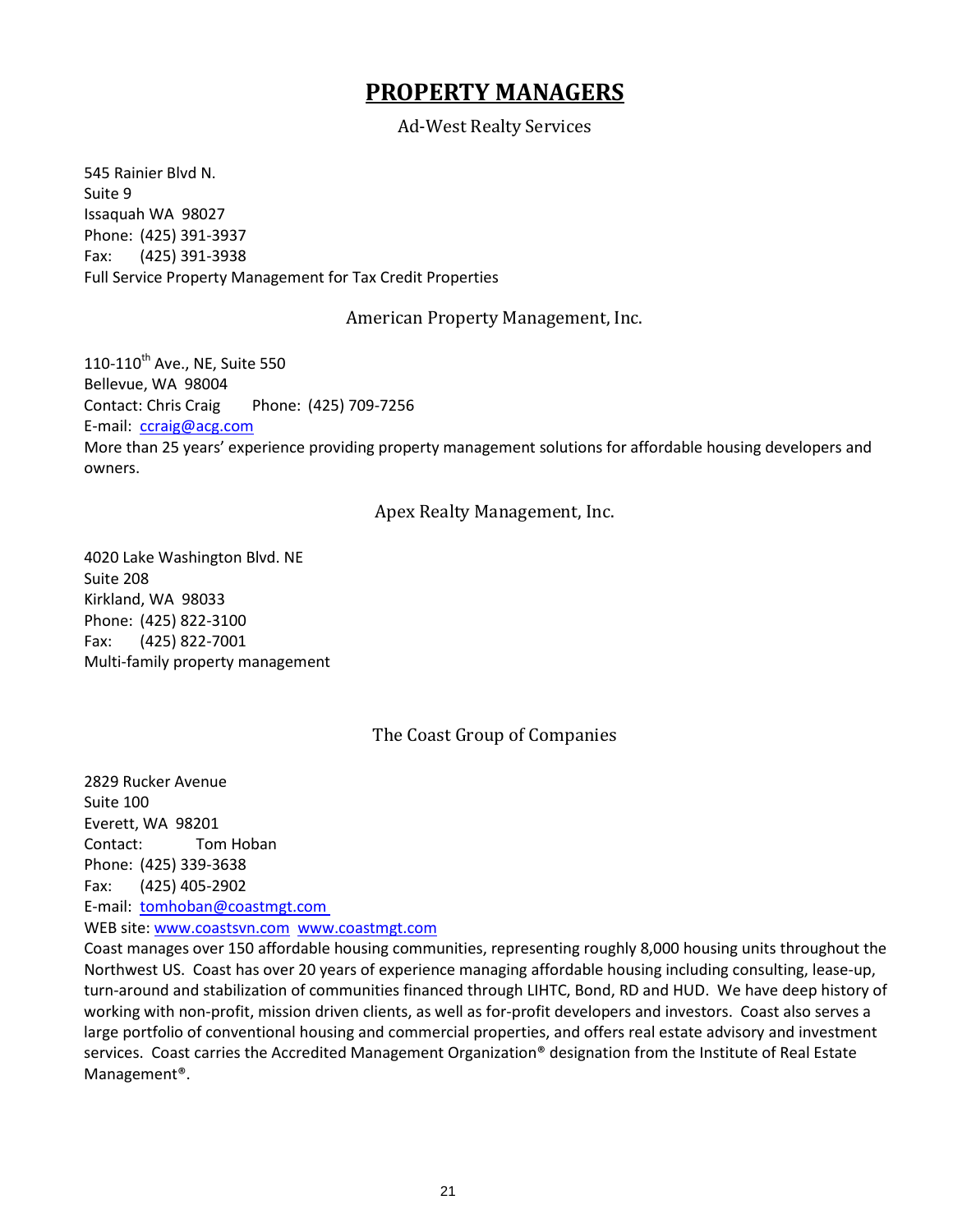## Conifer Management, Inc.

3848 S Junett St Tacoma, WA 98411 Phone: (253) 475-6610 Fax: (253) 472-0499 Affordable Housing management specialists for over 30 years.

## Guardian Management LLC

710 NW 14<sup>th</sup> Ave. Second Floor Portland, OR 97209 Phone: (503) 802-3600 Fax: (503) 802-3648 The firm manages 12,000 multi-family units in Oregon, Washington, Idaho, Hawaii, Montana and Arizona in more than 210 projects. 125 RD, HUD or LIHTC properties totaling 5,000 units. Experience ranges form garden walk up, mid-rise, high rise, rehab and repositioning, and high end luxury properties. Guardian offers training to site personnel, organizes and supervises site operations and accounting services and financial reports. The firm holds the ACCREDITED MANAGEMENT ORGANIZATION® designation through the Institute of Real Estate Management.

## HSC Real Estate Inc

111 Queen Anne Avenue North Suite 207 Seattle WA 98109 Phone: (206) 282-5200 Fax: (206) 282-7130 Property Management with Tax Credit Management Department and Tax Credit Consulting.

## Legacy Management Group, LLC

11627 Airport Road Suite B Everett, WA 98204 Phone: (425) 423-0304 Fax: (425) 423-9856

## Olympic Management Co

4117 South Meridian Puyallup WA 98373 Phone: (253) 840-4270 Fax: (253) 840-4427

The Tax Credit Specialist: Full service property management company whose portfolio includes conventional, Retirement, and Low-Income Properties.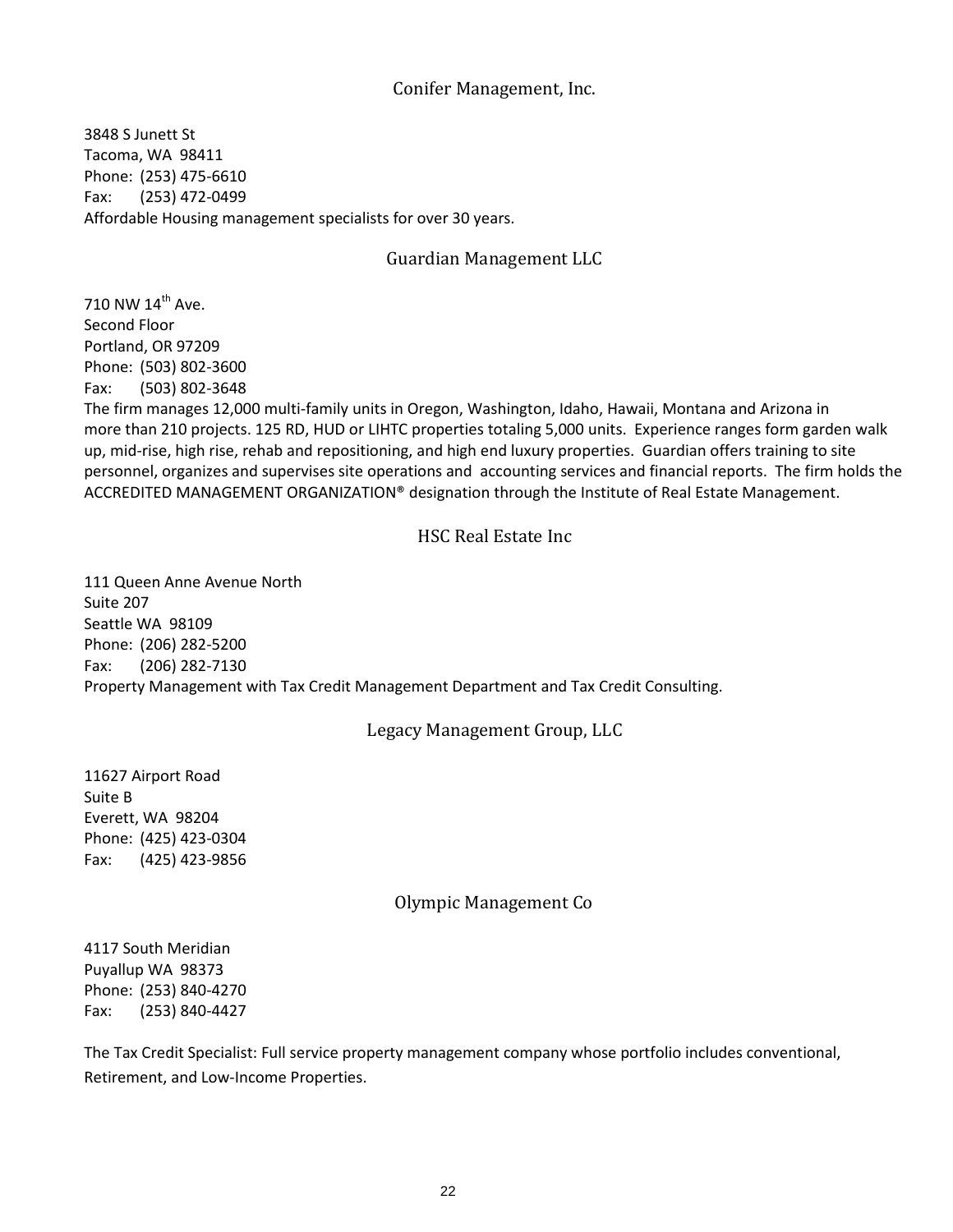### Quantum Management Services Inc

3810 196th Street SW Suite 10 PO Box 2170 Lynnwood WA 98036 Phone: (425) 776-1294 Fax: (425) 776-1073 Management - full service property management with portfolio of Bond and 9% Tax Credit properties.

#### Seattle Housing Authority

190 Queen Anne Avenue North Seattle, WA 98109 Contact: Rhonda G. Hue Phone: (206) 465-8189 Fax: (206) 615-3408 E-Mail: [rhue@seattlehousing.org](mailto:rhue@seattlehousing.org)

Sparrow Management LLC

P.O. Box 3239 157 W. Hayden Ave., Suite 200 Hayden Idaho 83835 Contact: Nathan Batchelor Phone: (208) 209-5986 Fax: (208) 209-5987 E-Mail: [nathan@sparrowmgmt.com](mailto:nathan@sparrowmgmt.com)

Full service management for multifamily projects in WA, ID, MT, WY & ND tax credit and market properties

Tomlinson Black Management, Inc.

107 S. Howard Ste. 600 Spokane, WA 99201 Phone: (509) 623-1000 Fax: (509) 622-3500

Over 30 years experience in managing affordable housing; LIHTC since 1996; bond financed since 1984 and HUD assisted & insured since 1969. Projects have been sited in Eastern, Central and Western Washington and Northern Idaho. Staff includes a C4P property manager and C4P and C3P occupancy/compliance specialists. Company holds the Accredited Management Organization designation from the institute of Real Estate Management and its executives have been active in IREM leadership, including but not limited to its Nation Federal Housing Advisory Board.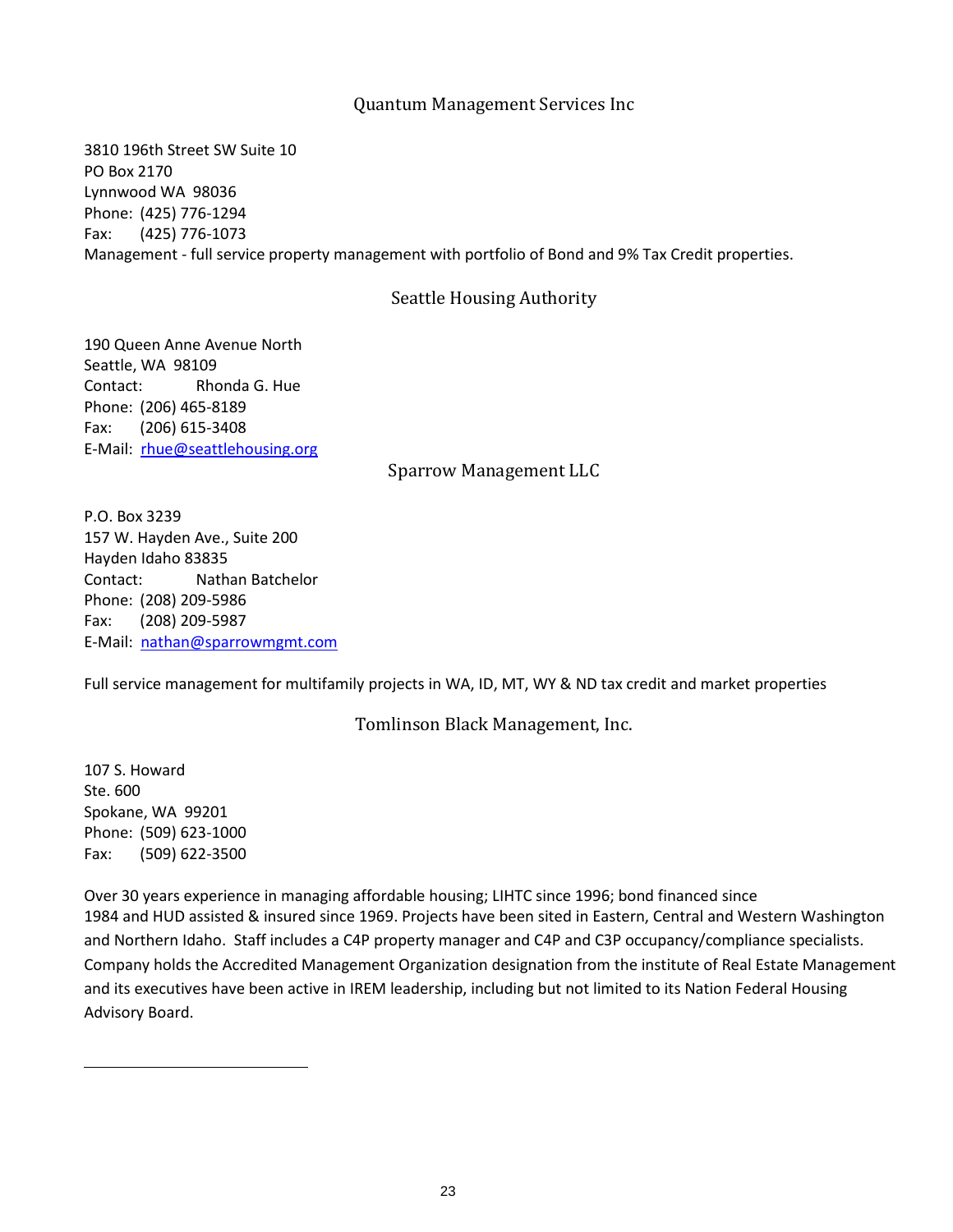# **SYNDICATORS**

## Alliant Capital

9 Cushing Suite 200 Irvine, CA 92618 Contact: Warren Allen Phone: (949) 923-7812 Fax: (949) 585-0449 E-mail: [wallen@alliantcapital.com](mailto:wallen@alliantcapital.com)

Alliant provides Tax Credit equity for both non-profit and for-profit developers of Affordable Housing. Alliant has invested more than \$1 billion in Tax Credit equity in 400+ projects.

Curtis Nash Associates Inc

210 Fleming Lane Building B Fairfield CT 06430-1903 Contact: Mark Garcia Phone: (203) 259-4399 Fax: (203) 259-2957 E-mail: [mgarcia@lihtc.com](mailto:mgarcia@lihtc.com)

Providing equity, debt and unrated tax-exempt bonds for LIHTC projects.

Enterprise Social Investment Corporation

2025 First Avenue Suite 1250 Seattle, WA 98121 Contact: MA Leonard Phone: (206)223-4519 Fax: (206)223-4520

Portland Office: 520 SW Sixth Avenue, Suite 700 Portland, Oregon 97204 Phone : (503)223-4848 Fax: (503)223-8955

ESIC invests on both 9% and 4% LIHTC properties. We work efficiently with non-profit and for- profit partners to create sustainable low-income housing. ESIC is a subsidiary of the Enterprise Foundation.

Equity Resource Investment, LLC

1280 Massachusetts Avenue Cambridge, MA 02138 Contact: Paul A. De Simone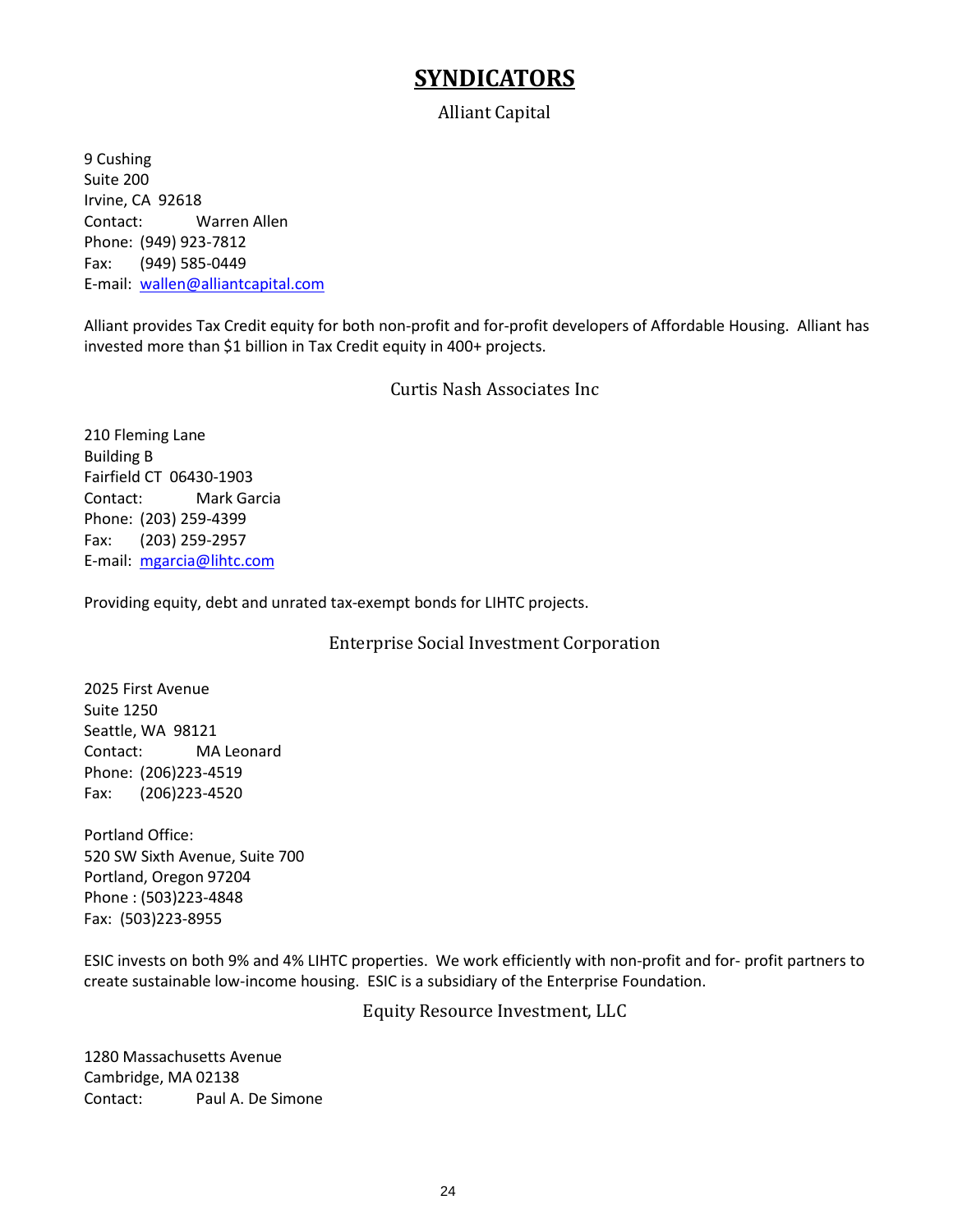Phone: (617) 876-4800 Fax: (617) 876-7616 E-mail: [desimone@equityresources.com](mailto:desimone@equityresources.com)

Equity Resource Investments is an equity investor in affordable housing and acquires investment interests including partnership positions from institutions and individuals. To include LIHTC equity positions in the Compliance period.

### First Partners Inc

400 Commonwealth Avenue #9 Boston MA 02215 Phone: (617) 266-3400 Fax: (617) 266-1025 Provides equity for the 9% LIHTC and tax-exempt bond financed bond projects. Also provide section 42 technical assistance to developers and non-profit organizations.

## Homestead Capital

1000 SW Broadway Suite 1000 Portland, OR 97205 Phone: (503) 276-1555 Fax: (503) 276-1564

Homestead capital provides technical assistance to non profit and for-profit developers of affordable housing. This technical assistance takes many forms; guiding novice developers through the tax credit syndication process; providing application assistance; identifying potential grants and sometimes assisting with writing applications; identifying other state or local subsidies for potential projects; providing expert testimony or testifying before locally elected officials. Homestead Capital has begun to off workshops on specific topics like Asset Management, Construction Practices and Oversight, Accounting Practices and Standards, Application Preparation, Project Siting and Financing Techniques.

Michel Associates, LTD.

8 Avalon Ave., PO Box 46 Prides Crossing, MA 01965 Contact: Chip Holmes Phone: (617) 261-4646 Ext. 25 Fax: (978) 921-5999 E-mail: [ch-michelassoc@comcast.net](mailto:gentryt@trgofct.com) WEB site: [www.michelltd.com](http://www.michelltd.com/)

A highly experienced national firm actively seeking 4% & 9% LIHTC properties with both For-profit and Nonprofit developers. Michel, by design, is a small firm providing a high level of personal service to developer partners in 37 states from Maine to California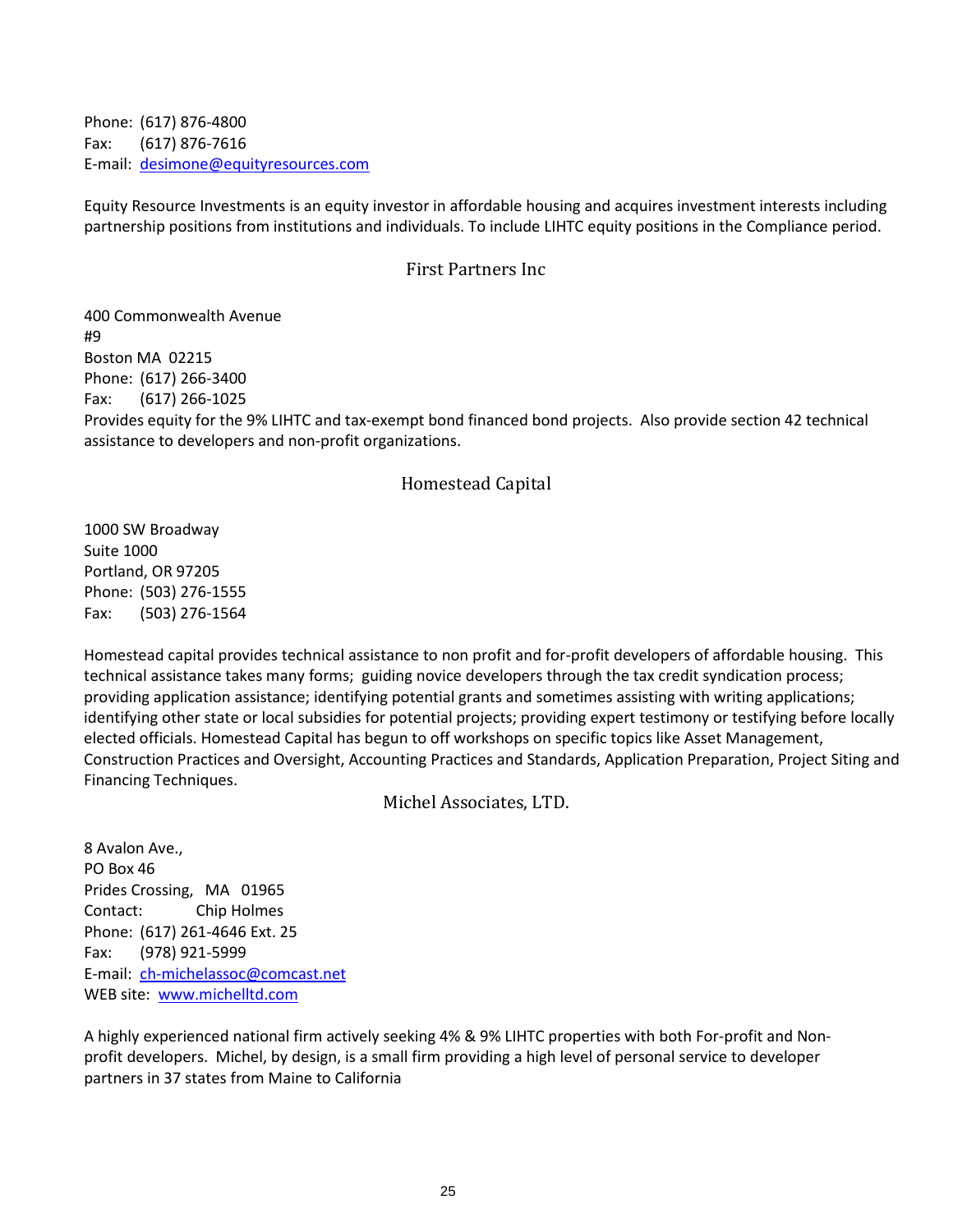## National Equity Fund (NEF)

401 Second Avenue Suite 301 Seattle WA 98104 Phone: (206) 441-5820 Fax: (206) 441-5841 National Partnership Investments Corp. (NAPICO)

9090 Wilshire Blvd. Suite 201 Beverly Hills, CA 90211 Contact: Brian Flaherty Phone: (866) 268-0771 Fax (617) 268-0772 E-mail: [bfnapico@aol.com](mailto:bfnapico@aol.com) NAPICO and its affiliates are among the largest and most knowledgeable sponsors of LIHTC and Historic Rehabilitation Tax Credit properties.

## Raymond James Tax Credit Funds

880 Carillan Parkway St. Petersburg, FL 33716 Phone: (800) 248-8863 Providing equity and debt for Tax Credit developments.

The Richman Group Affordable Housing Corporation

707 SW Washington St Suite 1510 Portland, OR 97205-3532 Contact: Terry Gentry Phone: (503) 459-8741 Fax: (503) 459-8742 E-mail: [gentry@richmancapital.com](mailto:gentry@richmancapital.com)

The Richman Group (TRG) is one of the nation's leading sponsors of Housing Tax Credits programs. Since the creation of the tax credit in 1986, TRG has sponsored both public and institutional Housing Ta Credit funds, which have raised, in excess of \$1.25 billion in equity capital and have invested in approximately 400 properties. TRG provides equity for both 9% and 4% LIHTC projects.

Union Bank, NA

10900 NE 8th St. Suite 1650 Bellevue, WA 98004 Contact: Bryan Friend Phone: (425) 452-1486 E-mail: [bryan.friend@unionbank.com](mailto:bryan.friend@unionbank.com)

Construction and term financing, tax-exempt private placements direct tax credit investments, full cash management and depository services interest rate management products